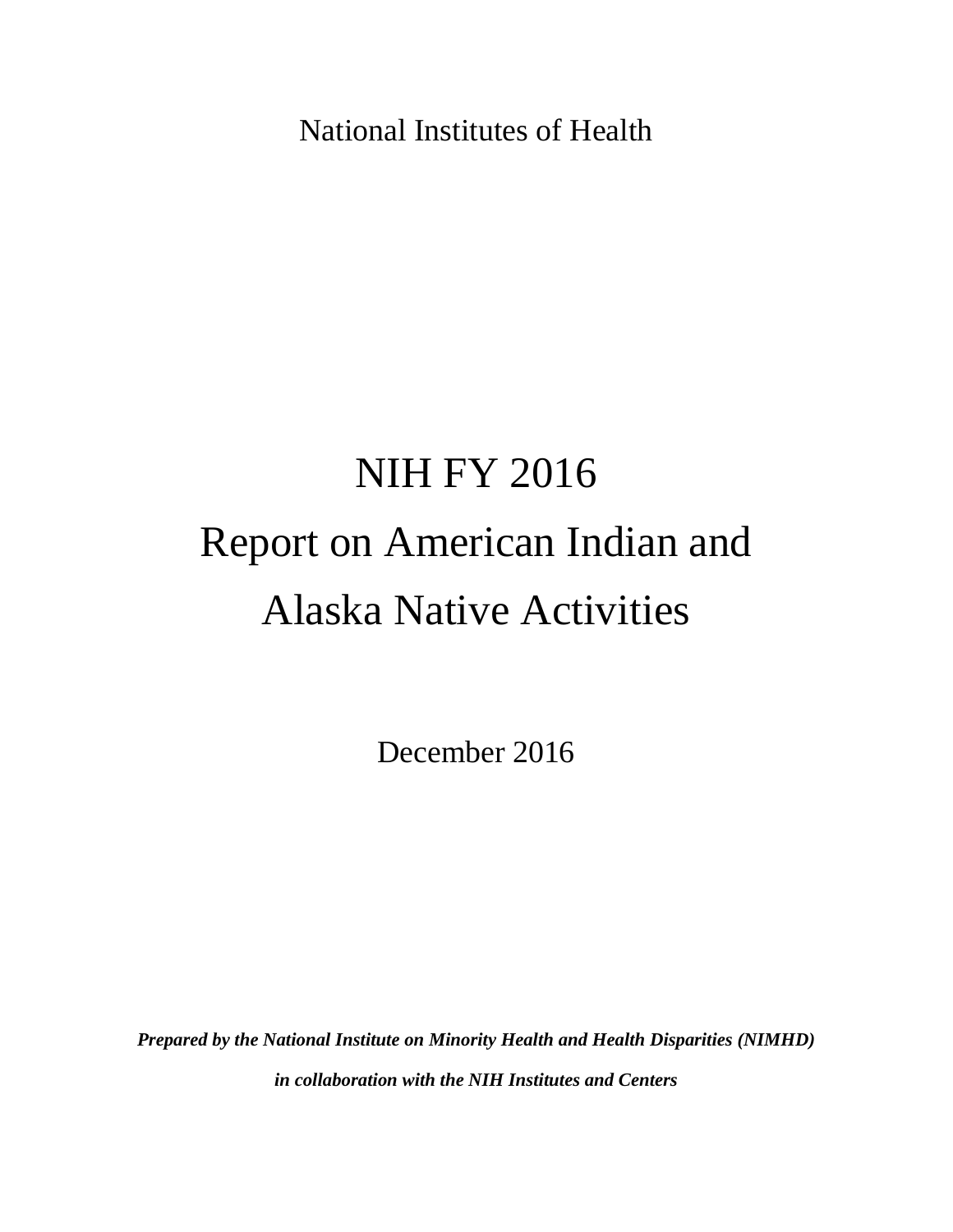# **Table of Contents**

| American Indian, Alaska Native, and Native Hawaiian 2016 Health Planners:  4                 |
|----------------------------------------------------------------------------------------------|
|                                                                                              |
|                                                                                              |
|                                                                                              |
| Caring Texts: A Strength-based, Suicide Prevention Trial in Four Native Communities: 5       |
| Center for American Indian and Alaska Native Diabetes Translational Research:  5             |
|                                                                                              |
|                                                                                              |
|                                                                                              |
| Chronic Pain Management Experiences and the Acceptability of Cognitive Behavioral Strategies |
|                                                                                              |
|                                                                                              |
| Community-Based Partnership Research Initiative in Reducing Infant Mortality in American     |
| Contingency Management Treatment of Alcohol Abuse in American Indian People: 7               |
|                                                                                              |
| Developing an Advanced Care Planning Intervention for Alaska Natives and American Indians: 8 |
| Developing Effective Proximal Care to Prevent Rural Alaska Native Youth Suicide: 8           |
|                                                                                              |
|                                                                                              |
|                                                                                              |
|                                                                                              |
|                                                                                              |
|                                                                                              |
|                                                                                              |
| Family Study on Arsenic Exposure, Genetic Determinants, and Diabetes Risk:  10               |
|                                                                                              |
| Fish Consumption Advisory to Promote Anishinaabe Environmental Health Literacy: 10           |
|                                                                                              |
| Forecasting Pneumococcal Serotype Frequencies to Develop Adult-Specific Vaccines:  11        |
|                                                                                              |
| Functional Outcomes for AI/AN Children with Traumatic Brain Injury:  11                      |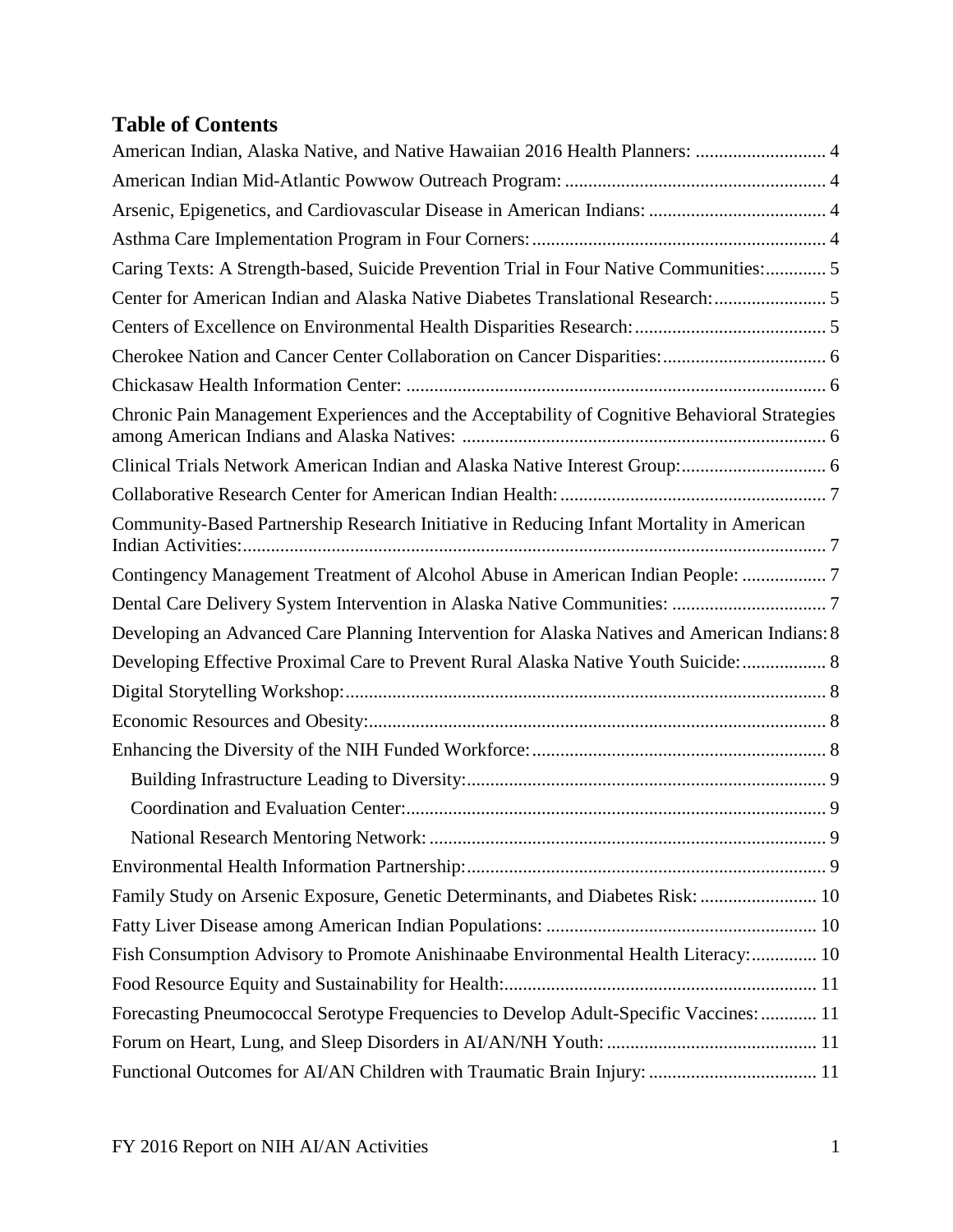| Genetic Trait in Pima Indians Linked to Increased Birth Weight and Elevated Risk for Type 2   |
|-----------------------------------------------------------------------------------------------|
|                                                                                               |
| Impact of Culturally Specific Danger Assessment on Safety, Mental Health, and Empowerment:    |
| Increasing AI/AN Research Engagement though a Culturally Adapted Ethics Training: 12          |
|                                                                                               |
| Indigenous Pathways of Substance Use and Mental Health through Early Adulthood: 13            |
|                                                                                               |
| Intertribal Talking Circle for the Prevention of Substance Abuse in Native Youth: 14          |
| Motivational Interviewing and Culture for Urban American Indian Youth:  14                    |
| Multigenerational Household Intervention to Reduce Stroke and Cardiovascular Disease:  14     |
|                                                                                               |
| Native American Research Centers for Health Principal Investigator Meeting:  15               |
| Native Elder Research Center's AI/AN Alzheimer's Disease Research Network:  15                |
| Native Voices: Native Peoples' Concepts of Health and Illness Traveling Exhibition: 15        |
|                                                                                               |
|                                                                                               |
|                                                                                               |
|                                                                                               |
| Partnerships to Prevent Childhood Obesity on the Flathead Indian Reservation:  17             |
| Preventing HIV among American Indians through the Treatment of PTSD and Substance Use: 17     |
| Qungasvik (Toolbox): Prevention of Alcohol/Suicide Risk in Alaska Native Youth:  17           |
| Racial/Ethnic and Socioeconomic Differences Impact Disparities in Infant Mortality Rates:  17 |
| Reducing the Incidence of Suicide in Indigenous Groups - Strengths United through Networks    |
|                                                                                               |
| Short-Term Research Experience Program for Underrepresented Persons:  18                      |
| Strategies for Preventing Underage Drinking and Other Substance Use in American Indian Tribal |
| Streptococcus mutans and Dental Caries among American Indian Children:  19                    |
|                                                                                               |
|                                                                                               |
|                                                                                               |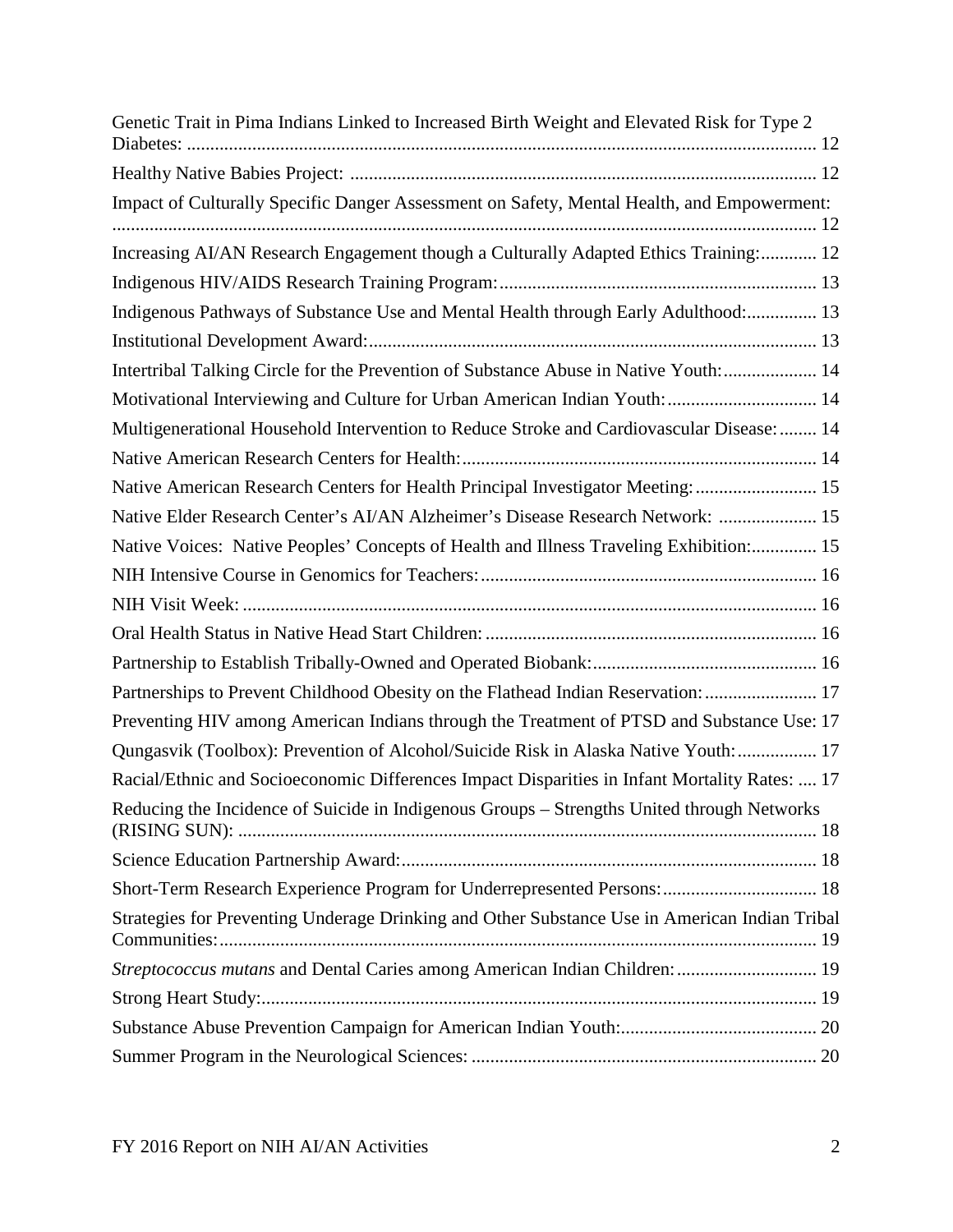| Tó Litso, the Water is Yellow: Investigating Short Term Exposure and Risk Perception of |  |
|-----------------------------------------------------------------------------------------|--|
|                                                                                         |  |
| Trans-NIH American Indian and Alaska Native Health Communications and Information Work  |  |
| Trans-NIH American Indian/Alaska Native/Native Hawaiian Research Interest Group:  21    |  |
| Trans-NIH Conference for Native Youth Interested in Biomedical Research Careers:  22    |  |
|                                                                                         |  |
|                                                                                         |  |
|                                                                                         |  |
|                                                                                         |  |
| Workshop on the Value of Tribal Ecological Knowledge for Environmental Health and       |  |
|                                                                                         |  |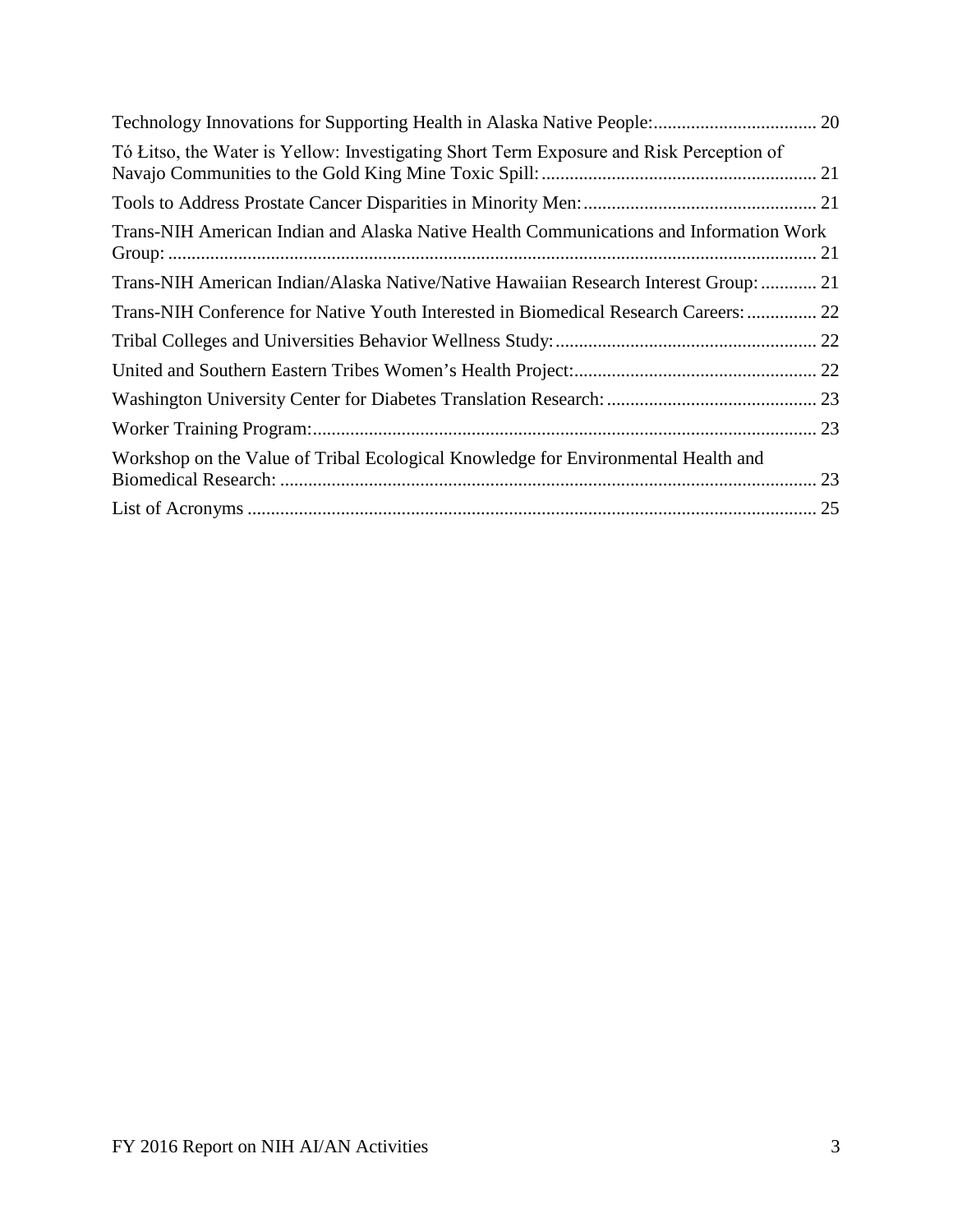**This report provides selected highlights of American Indian and Alaska Native (AI/AN) research accomplishments and activities at the National Institutes of Health (NIH) during fiscal year 2016.** 

### <span id="page-4-0"></span>**American Indian, Alaska Native, and Native Hawaiian 2016 Health Planners:**

As part of an NIH National Multicultural Outreach Initiative [\(http://www.niams.nih.gov/multicultural/\)](http://www.niams.nih.gov/multicultural/), a set of 2016 health planners was developed and distributed, including a planner tailored for AI/AN populations and Native Hawaiians. NIH partnered with the Indian Health Service, the Administration on Aging/Administration for Community Living, other HHS agencies, and tribal partners to distribute these culturally-tailored

# <span id="page-4-1"></span>**American Indian Mid-Atlantic Powwow Outreach Program**:

planners to Native communities nationwide.

In FY 2016, NIH completed its 15<sup>th</sup> year of outreach to American Indian powwows in the mid-Atlantic region. The powwow program provides free NIH health information to tribal communities sponsoring or attending powwows primarily in the states of MD, VA, PA, NJ, DE, and NC. Exhibits at powwows allow NIH to interact with the community and demonstrate how to use and access the National Library of Medicine's free resources for AI/AN individuals. Part of the mission of the powwow program is to share resources and information to live a healthier lifestyle. NIH staff review the full calendar of powwows scheduled for each powwow season, and select a balanced geographic mix of about a dozen powwows. The FY 2016 powwows included: Healing of All Nations Powwow; Baltimore Indian Center Annual Powwow; Haliwa-Saponi Powwow; Ontelaunee Park Annual Intertribal Powwow; Lumbee Indian Annual Spring Powwow; Howard County American Indian Powwow; Nanticoke Lenni-Lenape Tribal Powwow; Annual Roasting Ears of Corn Festival; Kipona Native American Festival; Nanticoke Indian Powwow; Lawilowan American Indian Muddy Run Powwow; and Chickahominy Tribe Fall Powwow. More information about the powwow program can be found online at: <https://infocus.nlm.nih.gov/2016/10/27/experiencing-nlm-outreach-powwows-2/>

# <span id="page-4-2"></span>**Arsenic, Epigenetics, and Cardiovascular Disease in American Indians:**

Arsenic exposure appears to play a role in cardiovascular disease development and American Indian communities may be at particular risk. This research project is evaluating whether changes to genes that occur during a person's lifetime (epigenetic modifications) can mediate the association of arsenic with cardiovascular disease in American Indian communities. This study may provide data to inform recommendations for arsenic levels in drinking water and food. In FY 2016, 3,574 DNA samples from AI individuals participating in the Strong Heart Study were identified for analysis.

# <span id="page-4-3"></span>**Asthma Care Implementation Program in Four Corners:**

The NIH Asthma Empowerment Program supports investigators planning a clinical trial to evaluate asthma care implementation programs (ACIP) for children at high risk of poor asthma outcomes. In FY 2016, one research project conducted a community needs assessment to ensure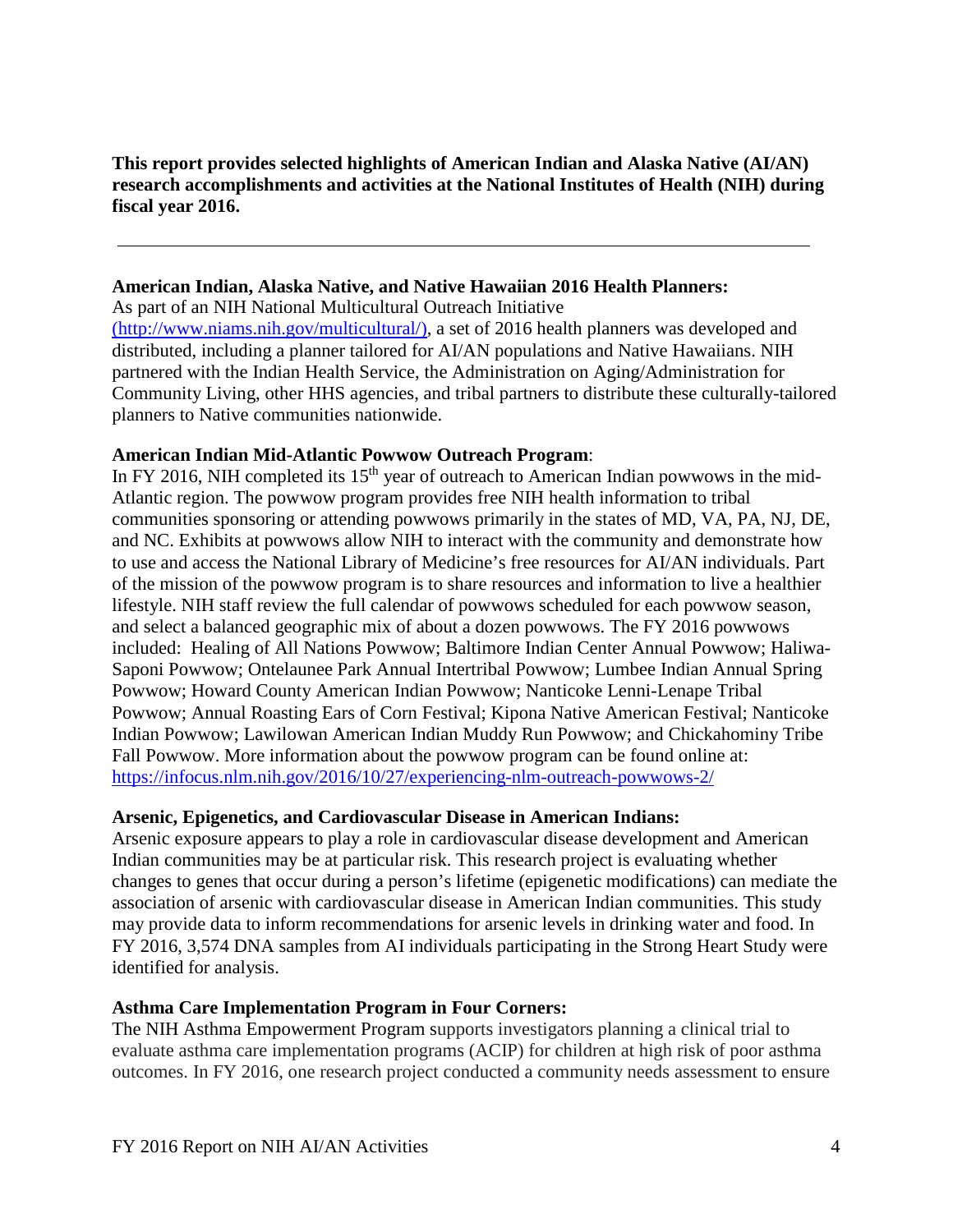the proposed ACIP would meet the needs of Navajo children. This research built on community outreach efforts conducted in 2014 with over 50 healthcare providers and critical access hospitals in the Four Corners region (including the Southern Ute, Ute Mountain Ute, and Navajo Nation Reservations).

# <span id="page-5-0"></span>**Caring Texts: A Strength-based, Suicide Prevention Trial in Four Native Communities:**

Caring Texts is a strength-based suicide prevention study that responds to urgent AI/AN community suicide prevention needs. Caring Texts makes cultural adaptations to the evidencebased Caring Letters/Texts intervention for at-risk individuals in Native communities. In FY 2016, this project refined messages to increase relevance to local communities and identified local suicide prevention resources. The formal launch of the study will be held in FY 2017. This is the first randomized controlled trial of a suicide prevention program for AI/AN youth and young adults, addressing a major gap in the suicide prevention.

### <span id="page-5-1"></span>**Center for American Indian and Alaska Native Diabetes Translational Research:**

AI/AN individuals are at greater risk of becoming diabetic than any other segment of the U.S. population, suffer high rates of serious complications due to diabetes, and die prematurely as a consequence. The Center for American Indian and Alaska Native Diabetes Translational Research (CAIANDTR) is working to increase scientific knowledge about the types of diabetes prevention and management interventions that have been proven effective in both clinical and community settings, with the goal of improving the diabetes-related health of AI/AN individuals. In FY 2016, CAIANDTR successfully re-competed for funding. Recent Center-supported findings include the development a risk-scoring tool to predict the likelihood that participants will continue in a diabetes lifestyle intervention and the study of psychosocial predictors of weight loss among AI/AN participants in a diabetes prevention project. Online at: [http://www.ucdenver.edu/academics/colleges/PublicHealth/research/centers/CAIANH/cdtr/Pages](http://www.ucdenver.edu/academics/colleges/PublicHealth/research/centers/CAIANH/cdtr/Pages/CAIANDTR.aspx) [/CAIANDTR.aspx](http://www.ucdenver.edu/academics/colleges/PublicHealth/research/centers/CAIANH/cdtr/Pages/CAIANDTR.aspx)

#### <span id="page-5-2"></span>**Centers of Excellence on Environmental Health Disparities Research:**

Two NIH/EPA-funded Centers of Excellence are focused on environmental health disparities among local tribal communities. The Arizona Center for Indigenous Environmental Health Research partners with tribal communities on environmental exposure research, and builds Native community capacity to address environmental health inequities. In FY 2016, research at the Center worked to characterize the extent of contamination in mutton, a culturally significant food, and plants and soils in the Navajo communities of Leupp and Cameron, Arizona. The Center's infrastructure is supporting pilot projects and the career development of young Native investigators and, in addition, provides research infrastructure for a time-sensitive Gold King Mine spill project. The New Mexico Center for Native American Environmental Health Equity Research examines and compares mechanisms of toxicity in mining waste metal mixtures across three tribal populations (Navajo, Hopi, and Sioux) exposed to contaminants from over 4,000 abandoned uranium mines. In FY 2016, the New Mexico Center strengthened partnerships between researchers and community groups and developed a lecture series and summer research training program on environmental health disparities.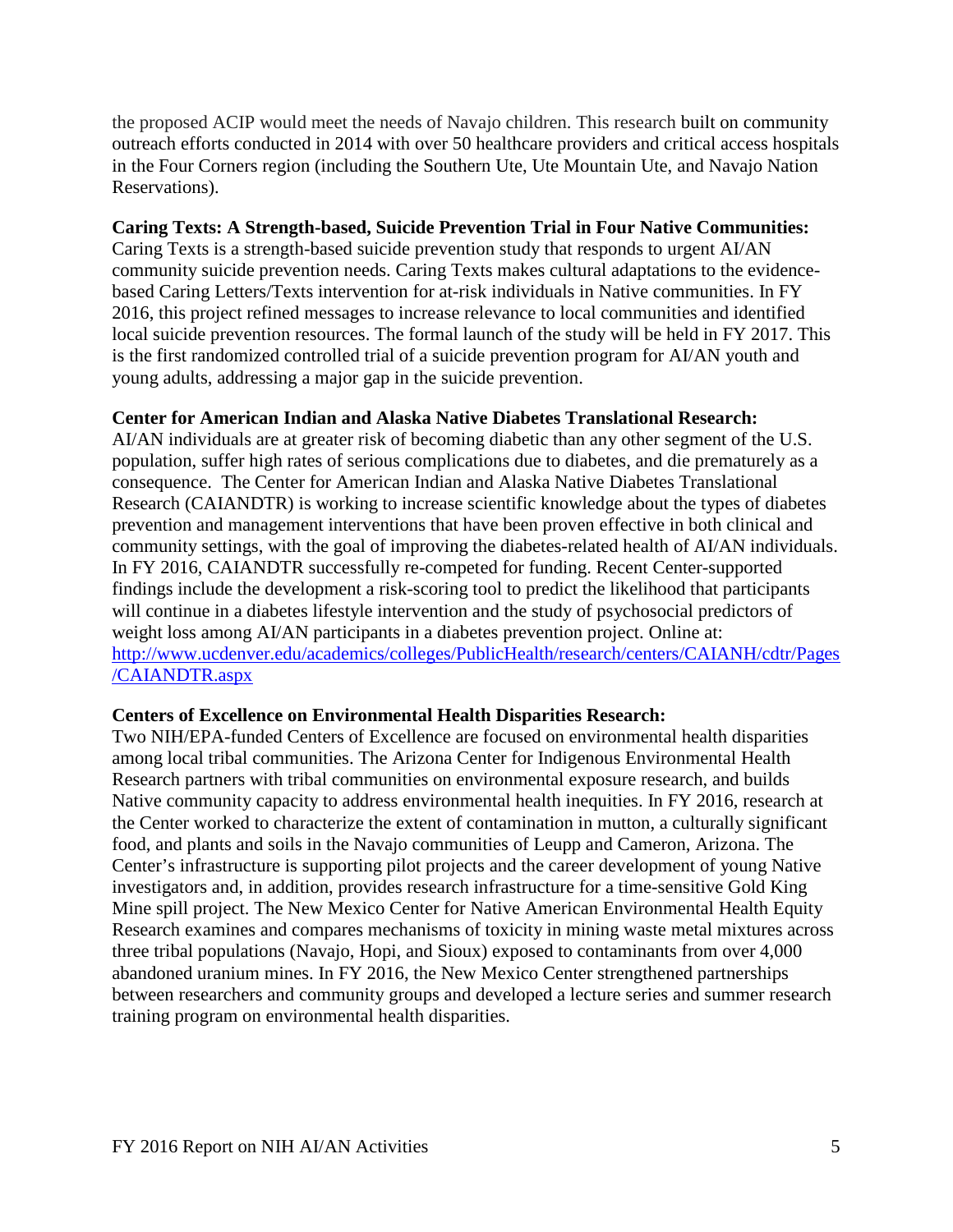#### <span id="page-6-0"></span>**Cherokee Nation and Cancer Center Collaboration on Cancer Disparities:**

American Indian tribal communities suffer disproportionately from both cancer and educational disparities. Smoking is a pressing public health concern for AI individuals and a major contributor to cancer disparities. The use of electronic cigarettes is evolving but has not been examined in American Indian smokers. The collaborative partnership between the Cherokee Nation and the Stephenson Cancer Center is working to increase research capacity to address tobacco-related cancer disparities, including investigating the effects of electronic cigarettes, in the Cherokee Nation. The partnership includes support for pilot research studies and a training and education program for new investigators and students. In FY 2016, the partnership supported development of collaborative leadership and worked to additional faculty from surrounding research intensive universities. The collaborative also began developing pilot research projects and supported a training program for undergraduate students.

### <span id="page-6-1"></span>**Chickasaw Health Information Center:**

The Chickasaw Nation, ComputerCraft, Inc., and NIH have collaborated to develop the "Chickasaw Health Information Center" (CHIC). This information center is designed to provide convenient and quality health information to members of its community as one way to help patients learn to improve their overall health and well-being. Another important objective of CHIC is to increase the awareness of NIH health information resources among the Chickasaw community. The CHIC website is hosted and managed by ComputerCraft, a company owned by members of the Chickasaw Nation. CHIC information kiosks were introduced in the Chickasaw Nation health clinics in Ardmore and Tishomingo in FY 2016. These resources are free to use and can help individuals find reliable answers to their health questions online while they wait at the Chickasaw Nation Medical Center or clinics, or in the privacy of their own home. CHIC is located in the Town Hall of the Chickasaw Nation Medical Center in Ada, OK. Online at: [www.chicresources.net](http://www.chicresources.net/)

# <span id="page-6-2"></span>**Chronic Pain Management Experiences and the Acceptability of Cognitive Behavioral Strategies among American Indians and Alaska Natives:**

This research project is investigating chronic pain among American Indians and Alaska Natives. In FY 2016, focus groups were held with AI/AN individuals in the Southwest and Pacific Northwest United States. The participants reported health care insufficiencies and a need for individually-tailored, culturally-appropriate approaches to chronic pain management. Participants also reported a need for better standard pain management, including the availability of appropriate allopathic pain management therapies, and complementary and alternative pain management strategies, such as cognitive behavioral approaches. Similarities exist between some of these strategies and traditional AI/AN pain management techniques. This research forms an important foundation to better understand chronic pain experiences among AI/AN individuals and develop more effective chronic pain management strategies through cognitive behavioral health approaches.

# <span id="page-6-3"></span>**Clinical Trials Network American Indian and Alaska Native Interest Group:**

NIH conducts ongoing monthly meetings with a group of substance abuse treatment researchers focused on AI/AN populations. FY 2016 activities included a focus on further development of the AI/AN research portfolios related to substance abuse at NIH and strategies to assist AI/AN investigators to develop competitive grant applications.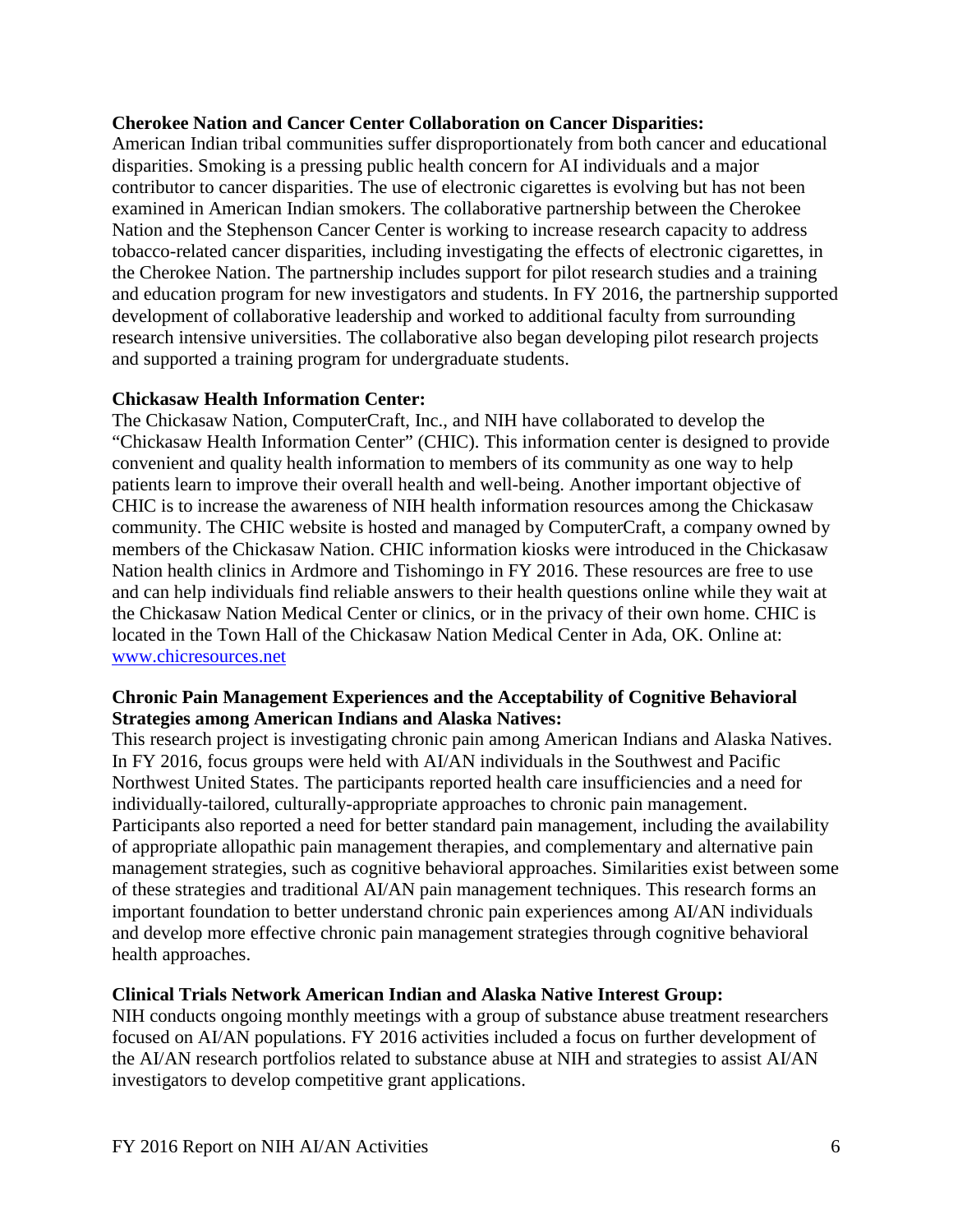#### <span id="page-7-0"></span>**Collaborative Research Center for American Indian Health:**

The Collaborative Research Center for American Indian Health (CRCAIH) brings together tribal communities and health researchers within SD, ND, and MN. CRCAIH is building tribal research infrastructure and transdisciplinary research teams to improve American Indian health through examination of social and environmental influences on health. In FY 2016, one CRCAIH project focused on the use of and care provided to AI children in hospital emergency departments (ED). Scant available data suggest that AI children have increased ED usage compared to White children, increased rates of leaving the ED without receiving care, and possible differential care provided within the ED setting. This project is using a multidisciplinary research team to examine patterns of ED use and care for AI children. A survey of care providers at five hospitals measured implicit and explicit bias towards children and caregivers in the ED. This research found that 84 percent of clinicians had an implicit preference for White adults or children. In addition, the greater the number of AI children seen in the ED, the more clinicians saw AI children as "challenging" and caregivers as "less compliant." Further research will examine how ED clinician biases influence health care or outcomes disparities and what types of interventions can be created to reduce this disparity. Online at: [http://www.crcaih.org/.](http://www.crcaih.org/)

# <span id="page-7-1"></span>**Community-Based Partnership Research Initiative in Reducing Infant Mortality in American Indian Activities:**

This project is engaging American Indian communities in the design and implementation of an intervention to reduce the risk for Sudden Infant Death Syndrome (SIDS) and other related infant deaths due to unsafe sleep environments. According to the Centers for Disease Control and Prevention, AI/AN babies have 1.6 times the infant mortality rate as non-Hispanic Whites and are 1.7 times as likely as non-Hispanic White babies to die from SIDS. An even greater disparity exists among Northern Plains tribes, where the SIDS rate is 6.4 times the overall U.S. SIDS rate. This research is investigating the influence of post-natal factors on infant mortality, including parental knowledge, cultural beliefs, and access to resources that inform decision-making on infant sleep environments. In FY 2016, the researchers analyzed data from focus groups involving pregnant adolescents, pregnant women, elder women, and fathers. The project has also established a community advisory board and completed cultural competency training.

# <span id="page-7-2"></span>**Contingency Management Treatment of Alcohol Abuse in American Indian People:**

Alcohol dependence and consequences disproportionately affect AI/AN individuals, however few evidence-based treatments are available in Native communities. This project is evaluating a culturally-acceptable contingency management intervention, a behavioral treatment that is highly effective for substance abuse, in 400 AI/AN participants with alcohol dependence. This sustainable and portable intervention may have considerable public health impact for the many American Indians and Alaska Natives who experience alcohol-related health disparities.

#### <span id="page-7-3"></span>**Dental Care Delivery System Intervention in Alaska Native Communities:**

This multilevel intervention study is incorporating evidence-based dental treatments into routine care delivered by a dental team to the AN population served by the South East Alaska Regional Health Consortium. The long-term goal is to design, implement, and evaluate a series of dental care delivery system changes to improve oral health while reducing costs.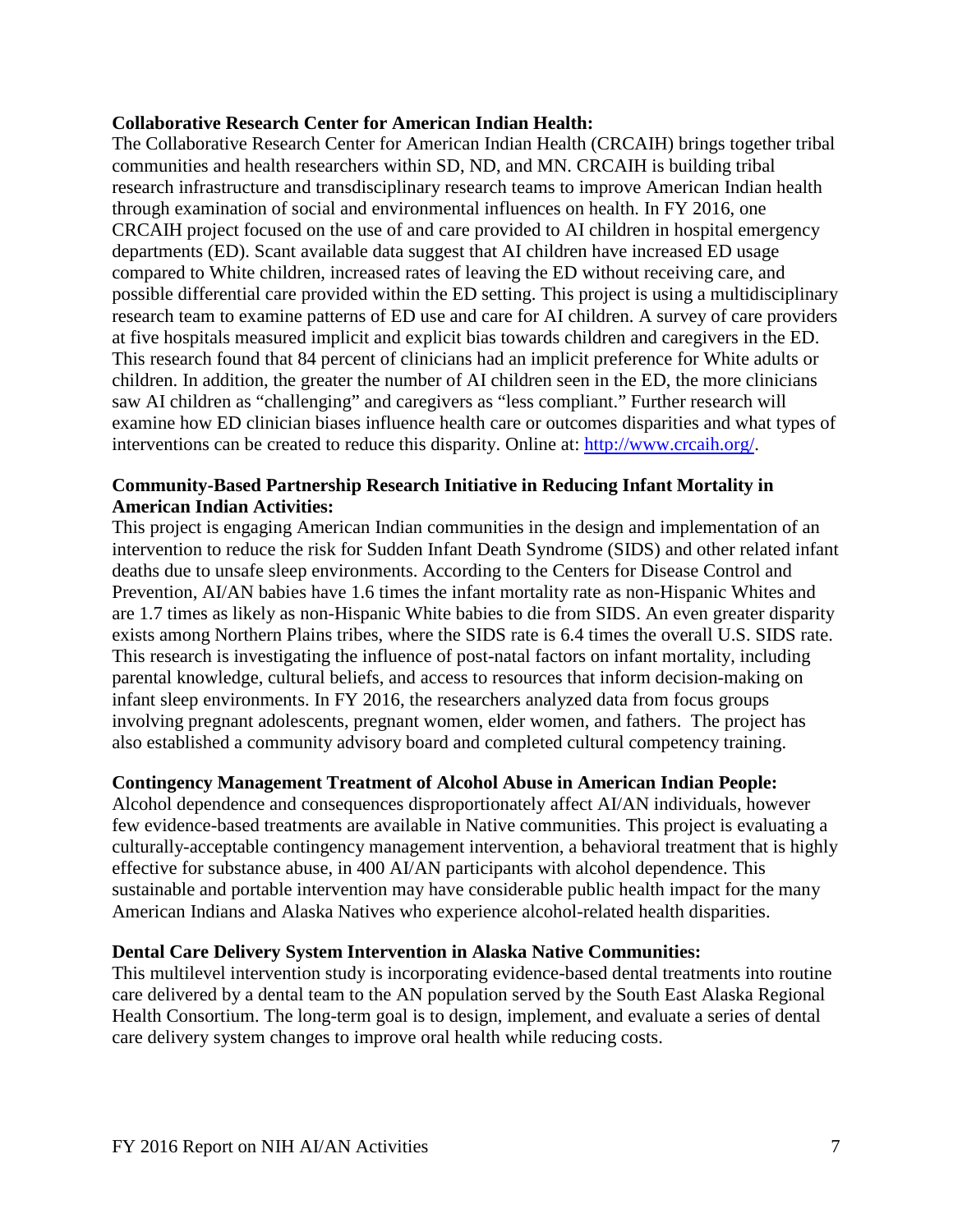# <span id="page-8-0"></span>**Developing an Advanced Care Planning Intervention for Alaska Natives and American Indians:**

AI/AN communities are rarely involved in palliative care research, and AI/AN individuals rarely receive palliative care early in treatment when it could maximize benefits. This new project in FY 2016 is working to improve communication with AI/AN patients about palliative care using a culturally-congruent, patient-centered strategy developed to improve advanced care planning communication in primary care settings.

### <span id="page-8-1"></span>**Developing Effective Proximal Care to Prevent Rural Alaska Native Youth Suicide:**

The annual rate of death by suicide among AI/AN youth is significantly higher than that of other young Americans. The Promoting Community Conversations about Research to End Suicide (PC-CARES) study is working to reduce barriers for mental health help-seeking and promote early interactions between providers and community members to better meet the needs of Native youth. This project takes a public health approach, aiming to shift from crisis intervention to selective outreach and community-integrated care of youth at risk for suicide. Native village counselors and non-Native clinicians are being trained to facilitate community outreach sessions that will bring together cultural and local knowledge and clinical expertise. This approach will promote knowledge exchange and relationship-building among providers and community members. An ongoing regional suicide surveillance system will assess changes in the severity of risk and level of collaboration when youth are referred to services for suicidal behavior, before and after implementing PC-CARES to measure the impact of this project.

#### <span id="page-8-2"></span>**Digital Storytelling Workshop**:

In FY 2016, NIH supported a digital storytelling workshop conducted by nDigiDreams, a Native-owned organization, in partnership with the American Indian Community House in New York, NY. The four-day workshop taught urban Native community members and staff of the Community House to visually and orally document their "lived experience." These health and wellness stories will be shared with the community during a digital storytelling festival in FY 2017.

#### <span id="page-8-3"></span>**Economic Resources and Obesity:**

Obesity is a leading cause of morbidity and mortality, and research has shown a strong correlation between fewer economic resources and increased obesity. This project examines how the introduction of casino-style gaming to American Indian tribal lands in California may impact population health by increasing economic resources. By correlating existing geographicallylinked vital records and school fitness testing records with casino openings, the project is analyzing the impact of economic resources on excessive gestational weight gain, large-forgestational-age infant birth weights, and child obesity for AI populations. This project may also gather formative, qualitative data to assess how economic resources stemming from casinos may affect weight-related health.

# <span id="page-8-4"></span>**Enhancing the Diversity of the NIH Funded Workforce:**

NIH awarded nearly \$46 million in FY 2016 to invest in innovative approaches to training and mentoring researchers, including those from backgrounds underrepresented in biomedical sciences. These awards are part of a five-year program to support more than 50 awardees and partnering institutions in establishing a national consortium to develop, implement, and evaluate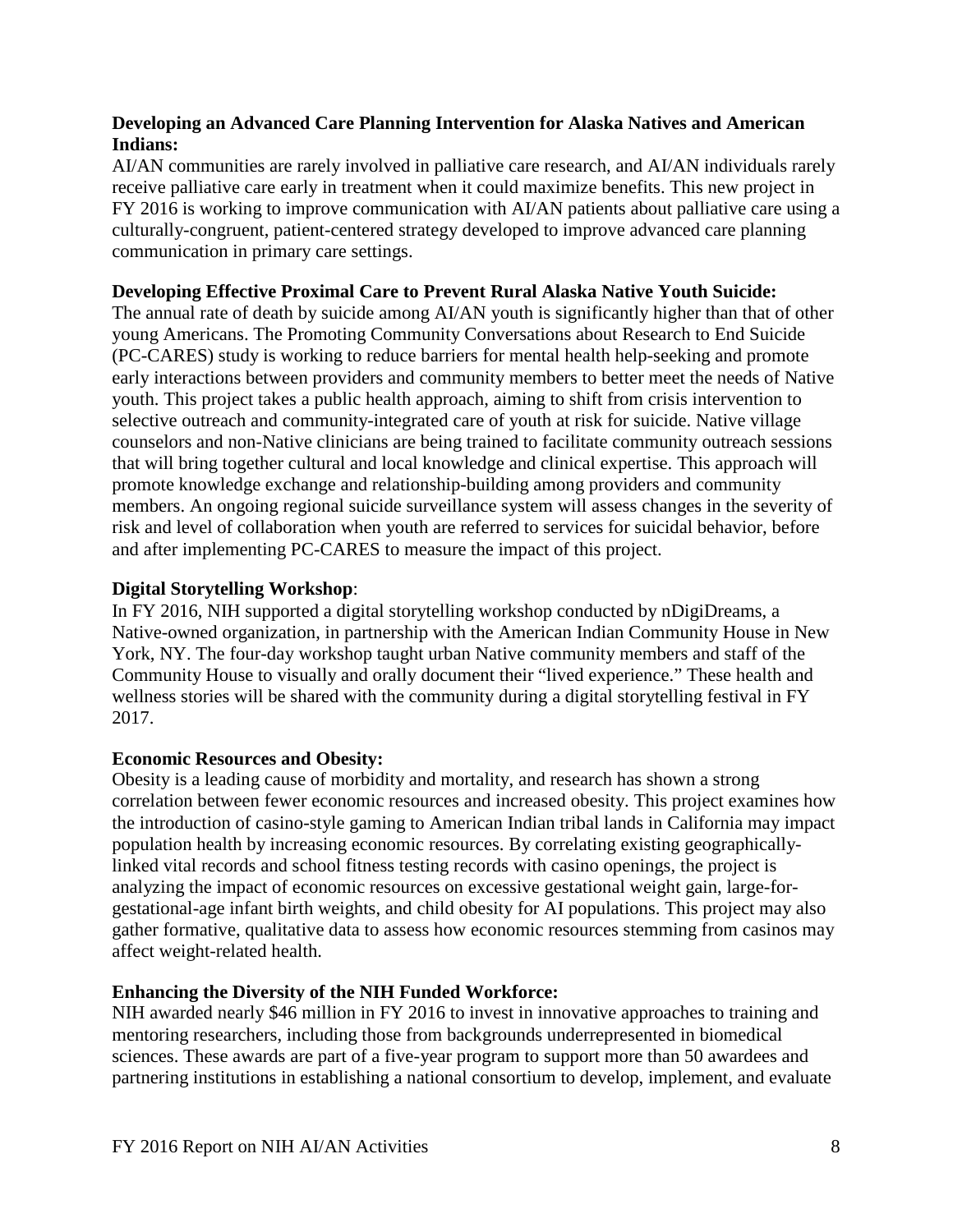approaches to encourage individuals to pursue and persist in biomedical research careers. Collectively, these awards aim to enhance representation of people from diverse groups, including AI/AN individuals, in the NIH-funded workforce. Online at: <http://commonfund.nih.gov/diversity/overview>

This consortium is composed of three integrated initiatives:

# <span id="page-9-0"></span>**Building Infrastructure Leading to Diversity:**

Building Infrastructure Leading to Diversity (BUILD) is a grant system incorporating interventions in research training at the student, faculty, and institutional-level. Through a set of 10 experimental training awards, BUILD programs prepare students to become future contributors to the NIH-funded research enterprise. Institutions are encouraged to incorporate additional innovative methods to engage and prepare students for success, including those who might otherwise not choose biomedical research careers. The BUILD awardees work with multiple partnering institutions to provide robust research training and mentorship experiences for students and faculty. Overall, BUILD sites and their partner institutions include 2 Tribal Colleges and Universities and 12 American Indian Alaska Native Serving Institutions.

# <span id="page-9-1"></span>**Coordination and Evaluation Center:**

The Coordination and Evaluation Center (CEC) coordinates consortium-wide activities and assesses the efficacy of the training and mentoring approaches developed by the BUILD and NRMN awardees. Given the wide range of geographical, racial, ethnic, linguistic, and cultural diversity represented by the BUILD and NRMN awardees and their partners, the CEC allows for the rigorous analysis of which interventions are most effective in different contexts and for which populations. These findings will have implications for recruiting, training, and mentoring of diverse groups nationwide, including AI/AN.

#### <span id="page-9-2"></span>**National Research Mentoring Network:**

The National Research Mentoring Network (NRMN) has developed a nationwide network of mentors and mentees spanning all biomedical disciplines, and will continue developing best practices for mentoring, mentor training, and professional development opportunities for mentees and mentors. The NRMN has partnerships with organizations that serve AI/AN populations including: the Society for the Advancement of Chicanos and Native Americans in Science, American Indian Science and Engineering Society, Association of American Indian Physicians, Northern Arizona University Center for American Indian Resiliency, Washington State University Behavioral Health Collaborative in Rural American Indian Communities, and the University of Washington Regional Native American Community Networks Program.

# <span id="page-9-3"></span>**Environmental Health Information Partnership**:

The Environmental Health Information Partnership (EnHIP) is a capacity-building collaboration of minority-serving academic institutions, including three TCUs, to reduce health disparities through the access, use, and delivery of environmental health information on campuses and in communities. The representatives of the 21 EnHIP schools held their annual meeting at Haskell Indians University, Lawrence, KS, in March 2016, focused on the theme of *Environmental*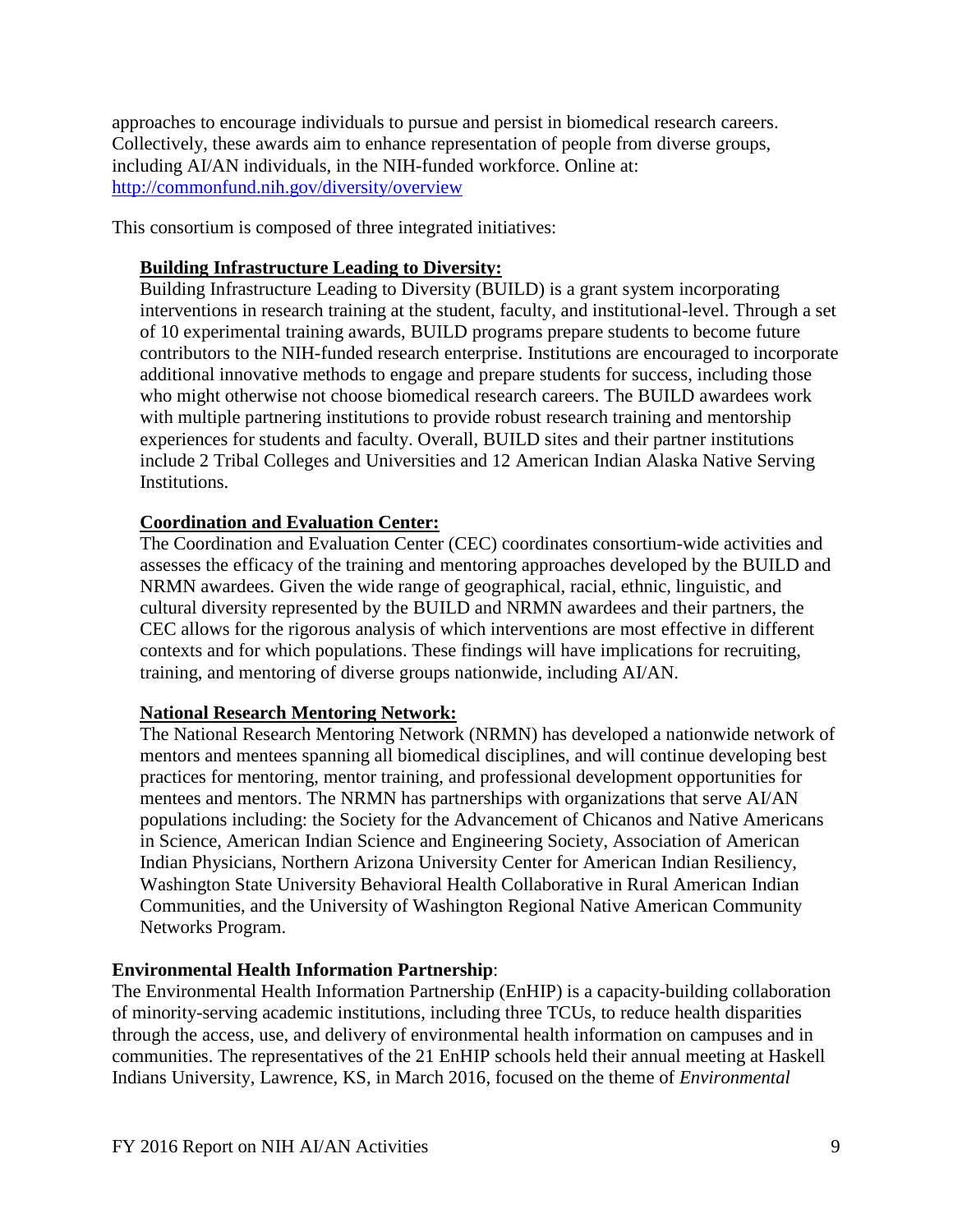*Health Disparities: Challenges and Opportunities*. NIH funds annual information outreach projects proposed by member EnHIP schools. In FY 2016, NIH funded the University of Alaska, Anchorage's project, *Food Justice in the Arctic: Community Action to Raise Awareness About and Mitigate Food Waste in Anchorage Households by Empowering Elementary School Children*. With the USDA's current Food Waste Innovation Zone initiative as the backdrop, this project partnered university seniors with five elementary school classrooms in the Anchorage School District to map household food systems' sustainability and better understand local food security. Using NIH's library resources, students are working to innovatively address food waste at the community level.

#### <span id="page-10-0"></span>**Family Study on Arsenic Exposure, Genetic Determinants, and Diabetes Risk:**

This project is investigating the role of arsenic exposure and metabolism and the interaction with genes in the development of diabetes in American Indian communities. In FY 2016, data gathered suggest that rural Native communities may be disproportionately exposed to metals through drinking water and food. These findings highlight the importance of preventing metal exposure in drinking water in Native communities, which often rely on private wells that are not required to comply with arsenic standards set forth by the EPA.

### <span id="page-10-1"></span>**Fatty Liver Disease among American Indian Populations:**

Fatty liver disease (FLD), hepatic steatosis, and fibrosis, often lead to cirrhosis of the liver and liver cancer. Among American Indians, chronic liver disease is the fifth leading cause of death. Risk factors include obesity, insulin resistance, alcohol consumption and viral hepatitis, but there is little data available on the individual and combined influence of each of these factors on the development of fatty liver and its progression to fibrosis. This new study in FY 2016 is working to identify associations and longitudinal determinants of hepatic steatosis and fibrosis in AI participants of the Strong Heart Study. This research may propose a mechanism that leads to the increased rate of chronic liver disease seen in many AI communities and identify important targets of intervention and prevention in populations with high rates of metabolic disease.

# <span id="page-10-2"></span>**Fish Consumption Advisory to Promote Anishinaabe Environmental Health Literacy:**

The Anishinaabe-Ojibwe (Chippewa) have a long tradition of fishing culture. Due to concerns regarding exposure to persistent bioaccumulative toxics (PBTs) in the Upper Laurentian Great Lakes, many individuals have reduced their fish consumption to one-third of the recommended daily intake. The focus of this research is to reduce health risks associated with PBTs while maximizing the nutritional benefits associated with fish consumption. In FY 2016, this project developed interactive educational materials to promote healthy diets. The culturally-tailored "Smart Fish" mobile phone application was developed to allow on-demand calculation of safe fish consumption rates based on the age, sex, and weight of the user. "Smart Fish" was evaluated by 24 adults, including a culturally-embedded facilitator and tribal members, who were recruited by the Inter Tribal Council of Michigan. Outcomes from this focus group showed that most participants would use the application if it included: 1) information specific to Great Lakes fish, environmental contaminants, and environmental quality; and 2) Anishinaabe traditional knowledge and fisheries management. In June 2016, a webinar presentation on "The Complexity of Communicating Risk in the Context of Fish Consumption" was held by NIH, which included a discussion of the community-based research conducted with the Anishinaabe. Online at: [http://www.niehs.nih.gov/research/supported/translational/peph/webinars/fish\\_consumption/.](http://www.niehs.nih.gov/research/supported/translational/peph/webinars/fish_consumption/)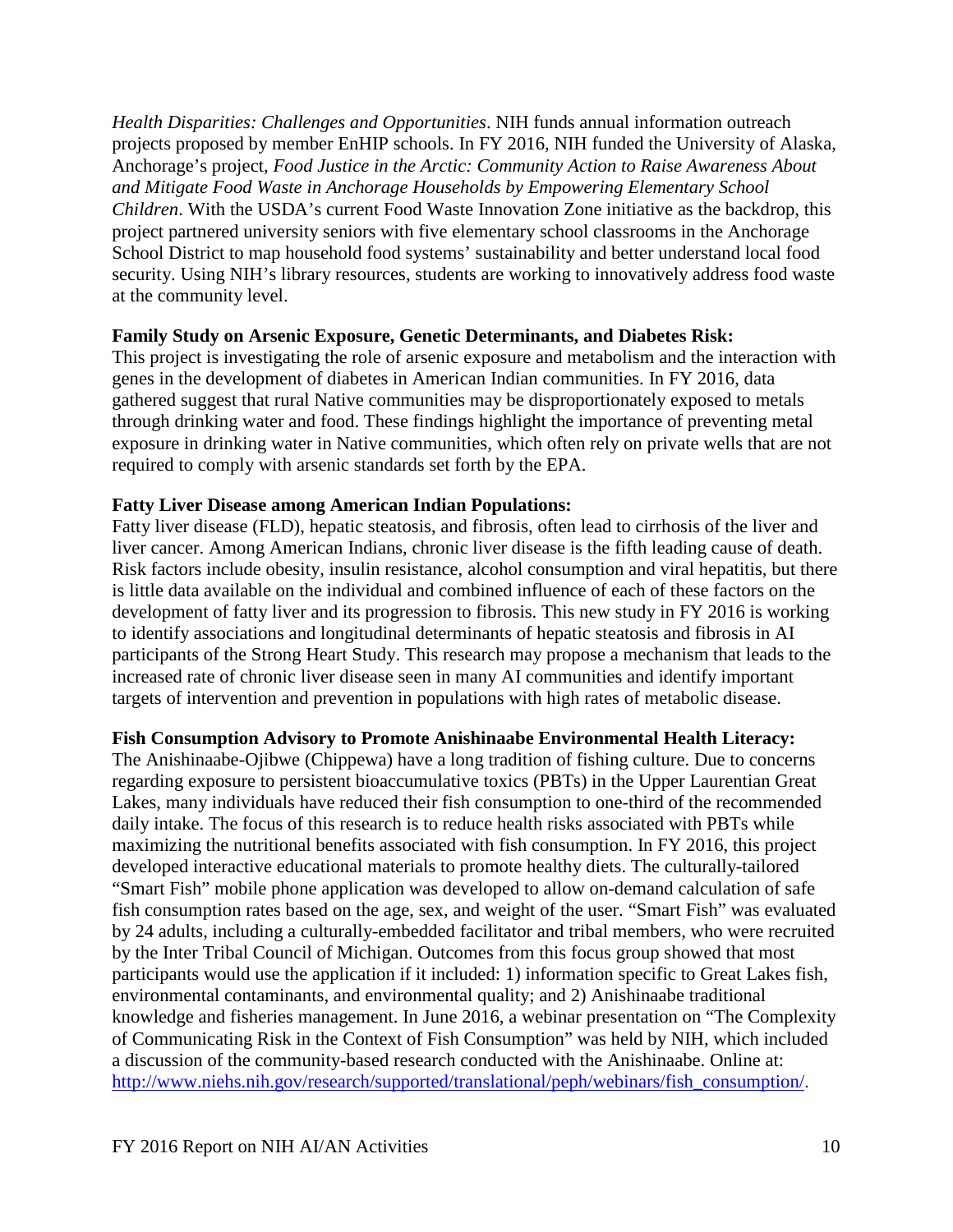#### <span id="page-11-0"></span>**Food Resource Equity and Sustainability for Health:**

American Indian individuals in Oklahoma are more likely to be food-insecure than their non-Hispanic White counterparts and have a higher prevalence of obesity, cardiovascular disease, and diabetes. Many existing diet-and obesity-related health promotion interventions with AI/AN populations have emphasized behavioral change. Less work has emphasized structural changes to the local food environment. This project is evaluating the efficacy of a community gardening intervention on fruit and vegetable consumption, food insecurity, and health outcomes of body mass index and blood pressure in families living on the Osage Nation reservation in Oklahoma. The study is guided by the principles of community-based participatory research and the Indigenous food sovereignty movement, which seeks to revitalize seasonal growing and gathering practices and reverse unhealthy eating caused by the historical loss of tribal lands.

# <span id="page-11-1"></span>**Forecasting Pneumococcal Serotype Frequencies to Develop Adult-Specific Vaccines:**

This research is working to develop a prediction model that identifies which pneumococcal serotypes will most likely emerge and understand how these emerging serotypes will impact disease rates in adults. Specimens from active surveillance for invasive pneumococcal disease in two different populations, the Navajo Nation and Denmark, are being utilized for validation of the prediction model and to compare post-vaccine serotype emergence patterns between two different populations with markedly different underlying risk factors for diseases and underlying pneumococcal disease and colonization dynamics.

### <span id="page-11-2"></span>**Forum on Heart, Lung, and Sleep Disorders in AI/AN/NH Youth:**

In August 2016, NIH and the Indian Health Service held a forum in Bethesda, Maryland on heart, lung, and sleep (HLS) disorders in AI/AN/NH youth. AI/AN/NH communities are disproportionally exposed to and affected by health risk factors that contribute to mortality and morbidity due to cardiovascular, pulmonary, and sleep diseases. While evidence of epidemiological risk for HLS disorders exists for AI/AN/NH adults, little is known about these risks in AI/AN/NH youth. The forum examined HLS disorders in Native youth and developed recommendations for reducing HLS morbidity and mortality. The forum facilitated discussion of research gaps and identification of culturally-appropriate interventions to improve health outcomes. Half of the expert speakers included in the forum were Native researchers and community members. The forum can be viewed at [https://videocast.nih.gov/.](https://videocast.nih.gov/)

#### <span id="page-11-3"></span>**Functional Outcomes for AI/AN Children with Traumatic Brain Injury:**

AI/AN children have the highest traumatic brain injury (TBI)-related mortality in the United States. TBI affects about 27.3 per 100,000 in the AI/AN population vs. 18.4 per 100,000 for the total U.S. population. However, little is known the AI/AN children who survive TBI. Through a retrospective national cohort study, researchers analyzed data from 114 AI/AN and 7,267 White children between 6 months to 18 years of age who received inpatient TBI rehabilitation services. At discharge, patients were assessed on overall dependence or independence in mobility and cognitive ability. This research found that outcomes did not differ between AI/AN children and White children. In one small subgroup (children with loss of consciousness exceeding 24 hours), AI/AN children showed more issues with movement than White children. The findings also suggest that TBI outcomes for AI/AN children may have improved over the course of the study. AI/AN children who participated at the end of the study (2012) scored much higher on the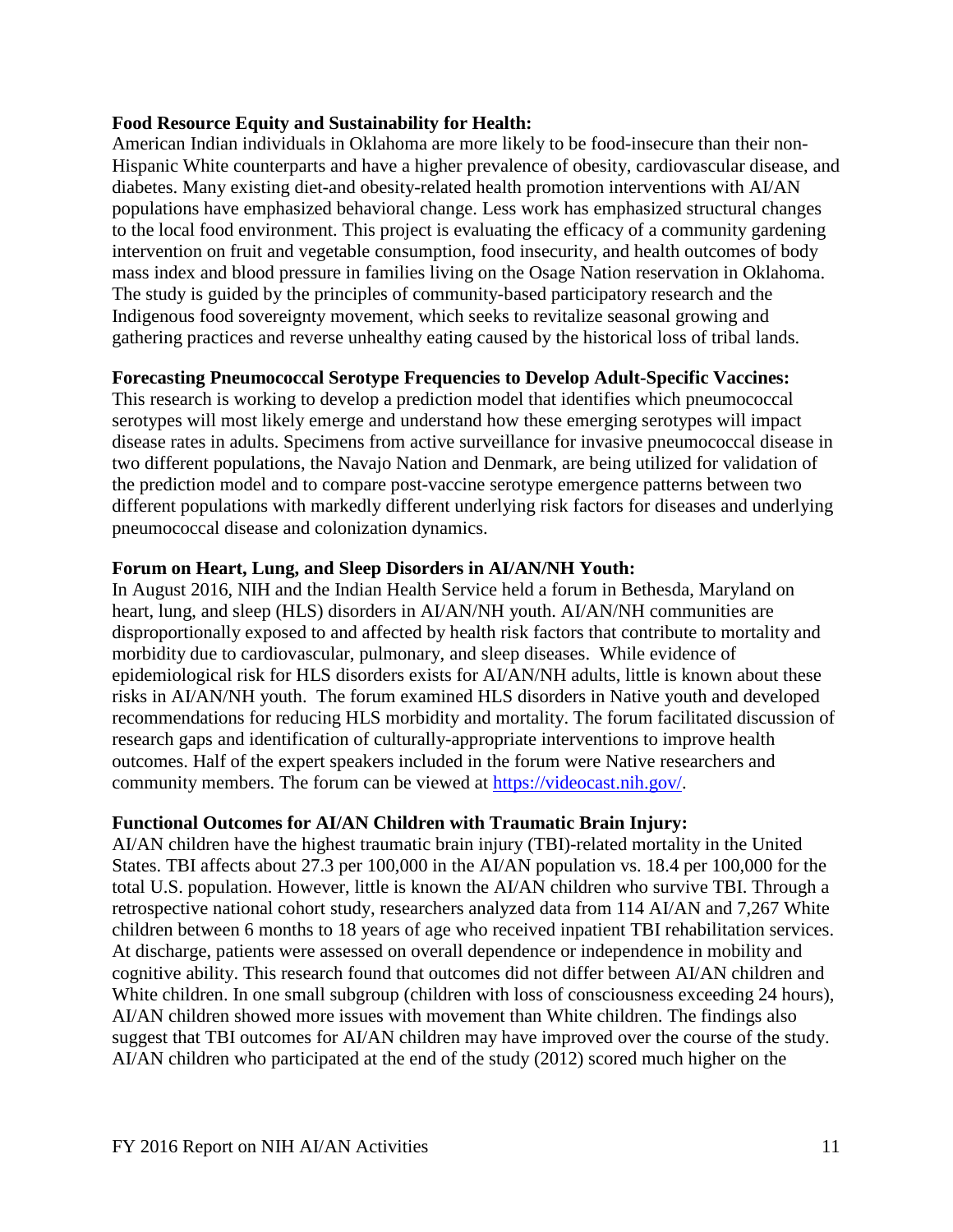cognitive test than AI/AN children at the beginning of the study (2002). This difference was not seen in White children.

# <span id="page-12-0"></span>**Genetic Trait in Pima Indians Linked to Increased Birth Weight and Elevated Risk for Type 2 Diabetes:**

A genetic analysis in Pima Indians has identified a rare mutation linked to elevated birth weight that is later associated with higher risk of type 2 diabetes. Pima Indians have among the highest rates of diabetes in the world. To understand the unique genetic risk factors among the Pima, and find ways to help alleviate this health disparity, NIH researchers examined the DNA sequences in and around a pair of genes thought to be involved in type 2 diabetes pathogenesis in 7,710 Pima study volunteers. They found that 3.3 percent of the participants had a previously uncharacterized variation in the gene *ABCC8*, which encodes a protein with a key role in regulating insulin secretion. The resulting genetic change, designated R1420H, was similar to known mutations that inactivate *ABCC8* and lead to a decline in insulin production, typically followed by type 2 diabetes.

# <span id="page-12-1"></span>**Healthy Native Babies Project:**

The Healthy Native Babies Project is an extension of NIH's national Safe to Sleep® public education campaign which is based on recommendations from the American Academy of Pediatrics. AI/AN infants are at increased risk of sudden infant death syndrome and other types of sudden unexpected infant deaths. To help reduce these health disparities, NIH supports focused outreach in AI/AN communities to educate families, community health leaders, and other caregivers about safe infant sleep practices. In FY 2016, NIH supported trainings and exhibits at national and regional conferences of tribal members and provided free education materials to local community groups serving AI/AN populations. Online at: <https://www.nichd.nih.gov/sts/news/videos/healthynative/Pages/default.aspx>

# <span id="page-12-2"></span>**Impact of Culturally Specific Danger Assessment on Safety, Mental Health, and Empowerment:**

Intimate partner violence (IPV) and homicides disproportionately affect immigrant, refugee, and Indigenous women. The Danger Assessment (DA) instrument was originally developed to assess risk of homicide, near lethality, and potentially lethal injury by an intimate partner. This study is developing and validating clinically-useful, culturally-specific versions of the DA to assess risk for severe IPV among immigrant, refugee, and Indigenous women. The study is also evaluating the impact of administering the culturally-specific DAs with safety planning/referral tailored to the level of danger, women's preferences, and culture in promoting women's empowerment, safety, and mental health. In FY 2016, this project received Institute Review Board approval, developed qualitative interviews and focus group protocols, partnered with community organizations like the National Indigenous Women's Resource Center to develop recruitment plans, developed resource documents for study participants, and began analyzing data from interviews and focus groups.

# <span id="page-12-3"></span>**Increasing AI/AN Research Engagement though a Culturally Adapted Ethics Training:**

Many Native communities do not participate in the design, implementation, and dissemination of federally-funded research as much as other racial and ethnic groups. This project is working to address a significant barrier to community engaged research in AI/AN communities – the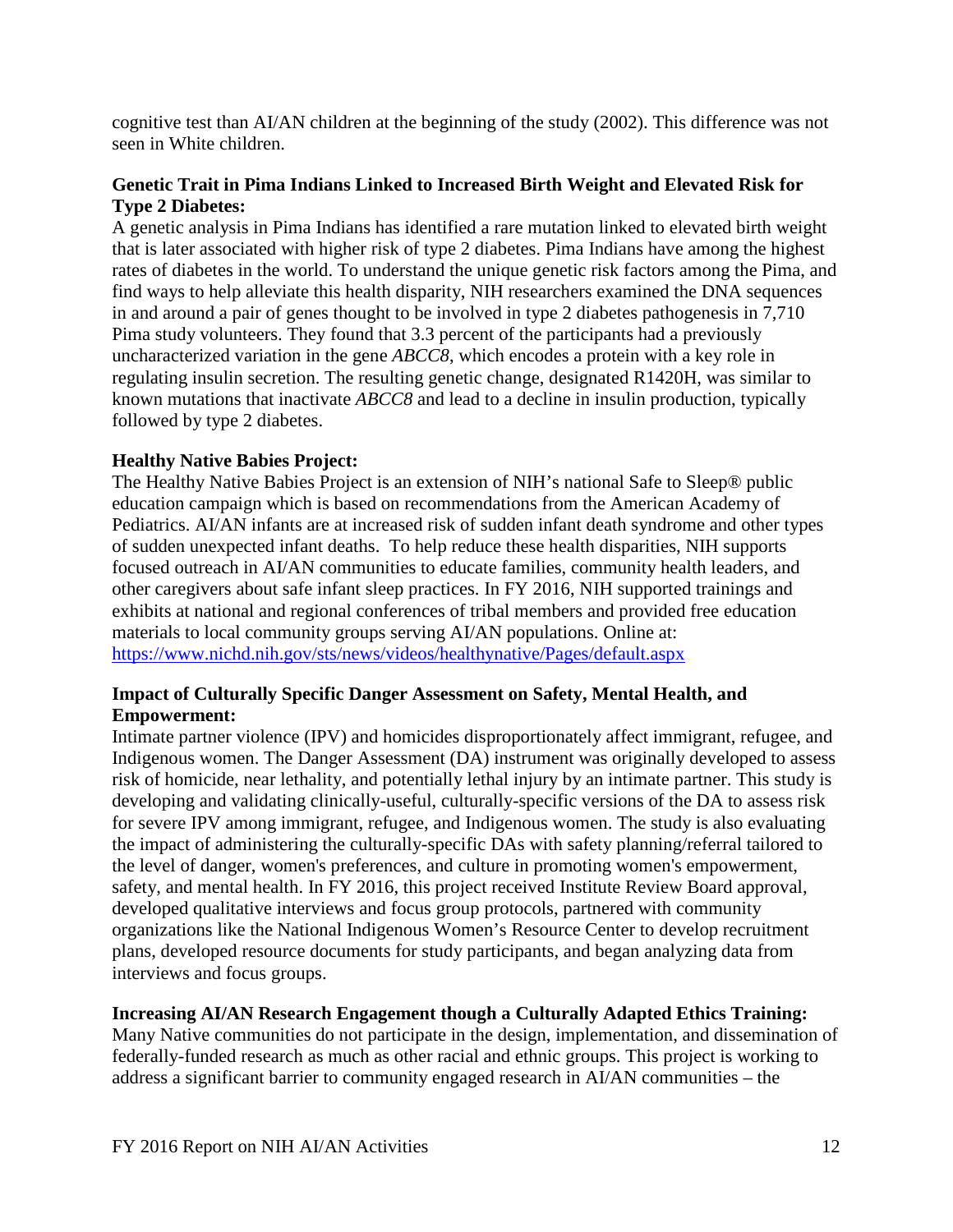absence of culturally-appropriate human subject research ethics education for community partners. By developing an ethics training curriculum for Indian Country, this project aims to help remove barriers to the participation of AI/AN communities in biomedical research. In FY 2016, the research team adapted a pre-existing training curriculum to include input from an expert panel; completed a beta test to assess the curriculum, knowledge questions, and outcome measures; revised materials based on feedback and psychometric analyses; and obtained Institute Review Board approval for a national randomized controlled trial.

#### <span id="page-13-0"></span>**Indigenous HIV/AIDS Research Training Program:**

The Indigenous HIV/AIDS Research Training (IHART2) program brings together Native scholars capable of serving as principal investigators on NIH-funded HIV/AIDS related prevention and disparities research with Native populations. The program is based on the success of the Indigenous HIV/AIDS Research Training (IHART) program, the only Native-specific HIV/AIDS research training and mentorship program in the United States. IHART2 extends the reach of the original IHART program from a sole focus on AI/ AN to include Native Hawaiians and Samoans.

#### <span id="page-13-1"></span>**Indigenous Pathways of Substance Use and Mental Health through Early Adulthood:**

This study addresses how early life patterns affect outcomes for alcohol and substance abuse disorders and mental health disorders among AI/AN young adults. Evidence from diverse tribal groups demonstrates early onset, high frequency substance use, with substantial rates of cooccurring mental disorders among Indigenous youth during adolescence. Cultural norms and contexts may translate into potentially unique developmental pathways, risks, and protective factors for substance use and mental health outcomes. The project links data from a panel study of Indigenous adolescents with 3 years of new data in early adulthood. In addition to exploring trajectories of these individuals, this study is working to examine culturally-appropriate definitions of wellbeing in early adulthood and document the prevalence and predictors of these positive outcomes. The results of this project may inform the timing of interventions and the risk/protective factors targeted by prevention programs in Indigenous communities.

#### <span id="page-13-2"></span>**Institutional Development Award:**

The Institutional Development Award (IDeA) program broadens the geographic distribution of NIH funding for biomedical research. The program fosters health-related research and enhances the competitiveness of investigators at institutions located in states in which the aggregate success rate for applications to NIH has historically been low. The program also serves unique populations, such as rural and medically underserved communities in these states. The IDeA program consists of IDeA Networks of Biomedical Research Excellence (INBRE), IDeA Program Infrastructure for Clinical and Translational Research (IDeA-CTR), and Centers of Biomedical Research Excellence (COBRE). Grants supported by the IDeA program work with tribal nations and colleges on a variety of projects. For example, INBRE grants in Kansas, Montana, Nebraska, New Mexico, North Dakota, Oklahoma, and South Dakota work with 16 different TCUs on building research capacity and infrastructure for projects ranging from building STEM education programs at the TCU to research on West Nile virus infection frequencies. The IDeA program also supports a Center of Biomedical Research Excellence in Montana focused on building research capacity and conducting research in Montana AI and rural communities. In FY 2016, the IDeA program supported two new IDeA CTRs with partnerships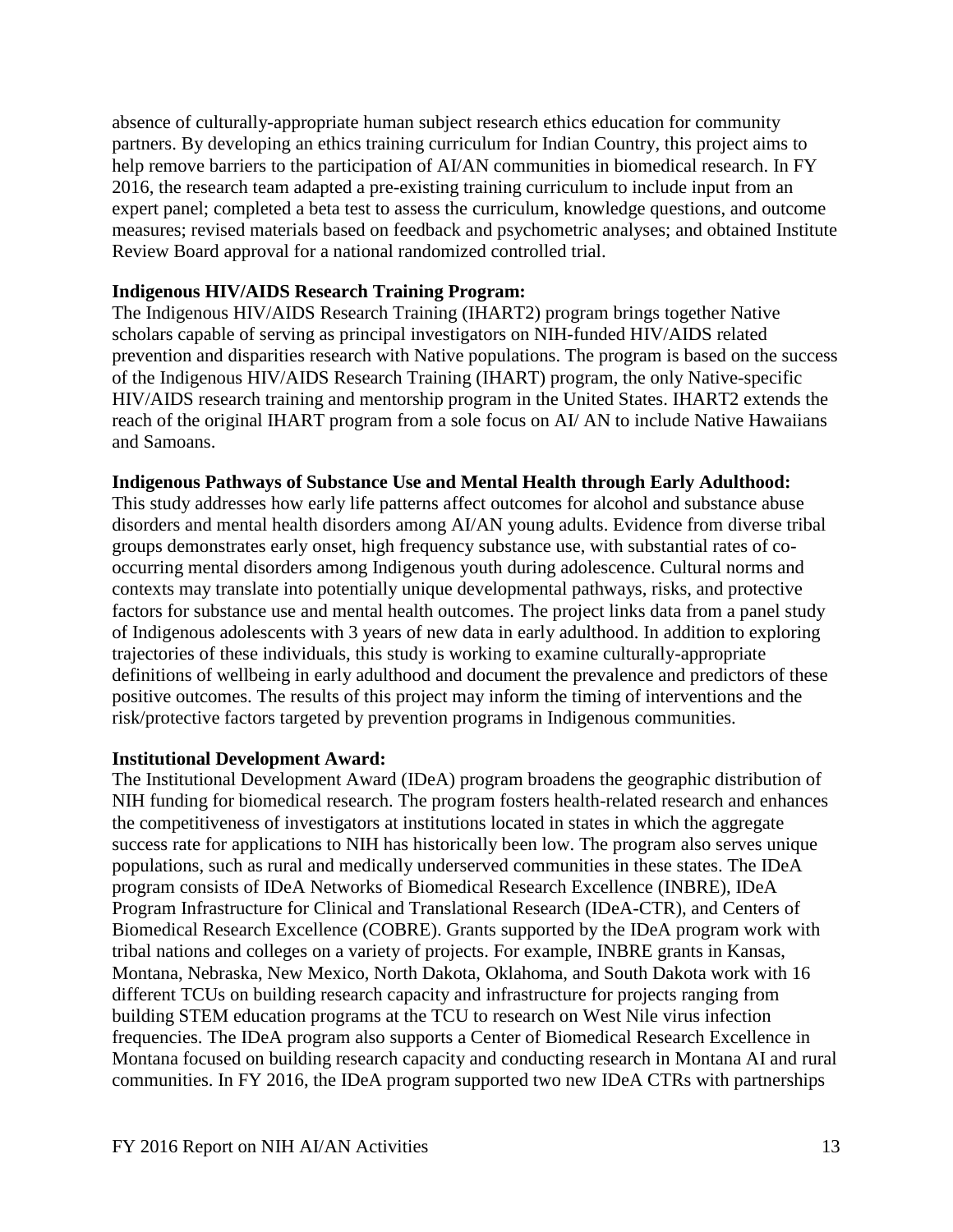with tribes and tribal organizations including the Cherokee Nation, Chickasaw Nation, Choctaw Nation, Central Oklahoma American Indian Health Council, Oklahoma Inner-City Tribal Health Board, Blackfeet Community College, Alaska Native Tribal Health Consortium, and South Central Foundation.

#### <span id="page-14-0"></span>**Intertribal Talking Circle for the Prevention of Substance Abuse in Native Youth:**

This project evaluates an after-school substance abuse prevention intervention, the Intertribal Talking Circle (ITC), aimed at 6th grade AI youth in three AI communities: Ojibwe/Chippewa in Minnesota, Choctaw in Oklahoma, and Lumbee in North Carolina. A community-based participatory research approach was used to culturally and technologically adapt the ITC. The project is evaluating how effective the ITC is in increasing AI youth self-reliance while decreasing AI youth substance use. In FY 2016, 110 AI students participated in the program and surveys of students were collected at 6 and 12 months. An adult training program will also train tribal personnel from the three regional tribes on how to implement the Intertribal Talking Circle intervention as a tribal program to support sustainability of this intervention.

### <span id="page-14-1"></span>**Motivational Interviewing and Culture for Urban American Indian Youth:**

This project is developing a new alcohol and other drug (AOD) intervention that operates at both the individual and community levels to reduce substance use among urban AI/AN youth. At the individual level, tradition-based healing is integrated with motivational interviewing (MI). The intervention at the community level integrates discussion of AOD use and AOD prevention among AI/AN youth into existing community wellness gatherings. During FY 2016, the project surveyed youth in Northern and Southern California and held bi-monthly community wellness gatherings. These gatherings are open to the entire AI/AN community.

#### <span id="page-14-2"></span>**Multigenerational Household Intervention to Reduce Stroke and Cardiovascular Disease:**

This project is determining the effectiveness of a household-based motivational counseling intervention to reduce stroke risk in 360 households of Strong Heart Family Study participants. The Strong Heart Family Study is a population-based cohort of 4,549 AI individuals from 12 tribes in Arizona, Oklahoma, North Dakota, and South Dakota. The intervention is examining household-level improvements in stroke risk score for adults over 45 years old, as well as changes in modifiable risk factors like smoking, physical activity, diet, and blood pressure for all participants. In FY 2016, recruitment was completed at 2 of the study 3 sites and recruitment at the third site is expected in early FY 2017.

# <span id="page-14-3"></span>**Native American Research Centers for Health:**

The Native American Research for Health (NARCH) program is a trans-NIH collaboration with the Indian Health Service that supports collaborations between federally-recognized AI/AN tribes or tribal organizations and research-intensive academic institutions that support health research projects prioritized by tribal communities. The new NARCH funding opportunity announcement was issued in May 2016 and encourages competitive research linked to the health priorities of AI/AN organizations and health disparities; increasing the capacity of both AI/AN organizations and research-intensive institutions to reduce distrust by AI/AN communities and people toward research; and developing a cadre of AI/AN scientists and health professionals engaged in biomedical, clinical, behavioral, and health services research who will be competitive in securing NIH funding. In FY 2016, NIH and IHS supported 56 NARCH projects totaling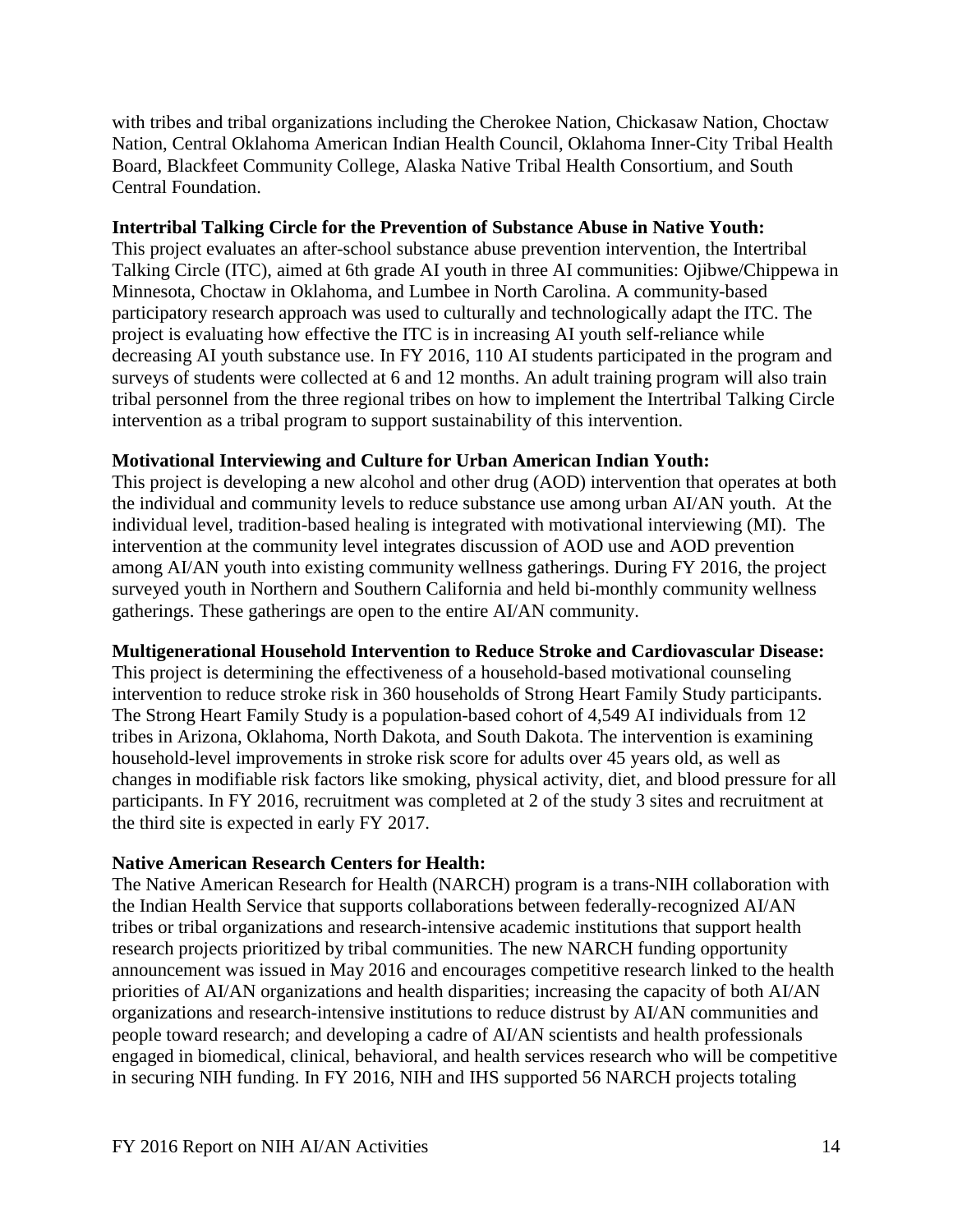\$10.2 million dollars. NARCH projects range from STEM education to research on diabetes protocols, alcohol abstinence, childhood trauma, and effects of environmental exposures. Online at: [https://www.nigms.nih.gov/Research/CRCB/NARCH/Pages/default.aspx.](https://www.nigms.nih.gov/Research/CRCB/NARCH/Pages/default.aspx)

#### <span id="page-15-0"></span>**Native American Research Centers for Health Principal Investigator Meeting:**

NIH, in collaboration with IHS, held the annual Native American Research for Health (NARCH) Program Principal Investigator (PI) meeting in October 2016, in Long Beach, CA. The purpose of the meeting was to provide updates on the NARCH-funded research projects and student and faculty development projects with a secondary goal of creating collaborative efforts across NARCH programs. The NARCH PIs were also provided information on current NIH funding opportunities applicable to the AI/AN communities, changes in NARCH administration oversight, and NIH intramural research opportunities for students and young investigators.

#### <span id="page-15-1"></span>**Native Elder Research Center's AI/AN Alzheimer's Disease Research Network:**

The Resource Centers for Minority Aging Research (RCMAR) program is a national initiative to improve the health of minority Americans through scholarship, better public health interventions, and by fostering and mentoring the next generation of minority scholars. The Native Elder Research Center (NERC) is a RCMAR devoted to Native Elder health. The NERC focuses on health and aging in older AI/AN populations and provides training for the next generation of diverse scholars through a variety of activities. Recently, NIH provided new funding to the NERC to support an Alzheimer's disease (AD) research network. This project unites NERC leadership with investigators studying dementia in the Strong Heart Study and affiliated Alzheimer's Disease centers. It also brings in investigators and data from research funded by the Agency for Healthcare Research and Quality and the Patient-Centered Outcomes Research Institute, which is creating infrastructure to coordinate patient-level health data from tribal and Indian Health Service care settings. The Alzheimer's Disease Research Network will recruit junior AI/AN investigators to develop AD-relevant research questions that can be pursued using this database and will support workgroups to guide subsequent analyses and resulting publications.

# <span id="page-15-2"></span>**Native Voices: Native Peoples' Concepts of Health and Illness Traveling Exhibition**:

In FY 2016, NIH completed the first year of the Native Voices: Native Concepts of Health & Illness traveling exhibition at 104 sites around the United States, including approximately 20 American Indian venues. The *Native Voices* traveling exhibition includes six interactive iPads with stands and six informative banners on the themes of Native Healing, Culture, Community, Tradition, and the provision of both Traditional and Western medical modalities to Native Peoples. The iPads include several hundred video interview segments with American Indian, Alaska Native, and Native Hawaiian health practitioners and leaders; photos of Native healing and ceremonial objects and practices; and a timeline of key events and milestones in the history of Native Peoples and their health and healing activities. During FY 2016, the traveling exhibition visited sites including: Leech Lake Tribal College, Fort Peck Community College, Caddo Nation of Oklahoma, Comanche Nation College, Sac and Fox Nation, and Mid-America All-Indian Center. Exhibition venues were encouraged to reach out to Native students and communities to advertise the exhibit. One university conducted outreach by providing a miniexhibition of a single *Native Voices* iPad and poster to each of the four Tribal College libraries in New Mexico: Institute of American Indian Arts, Diné Navajo Tribal College, Navajo Technical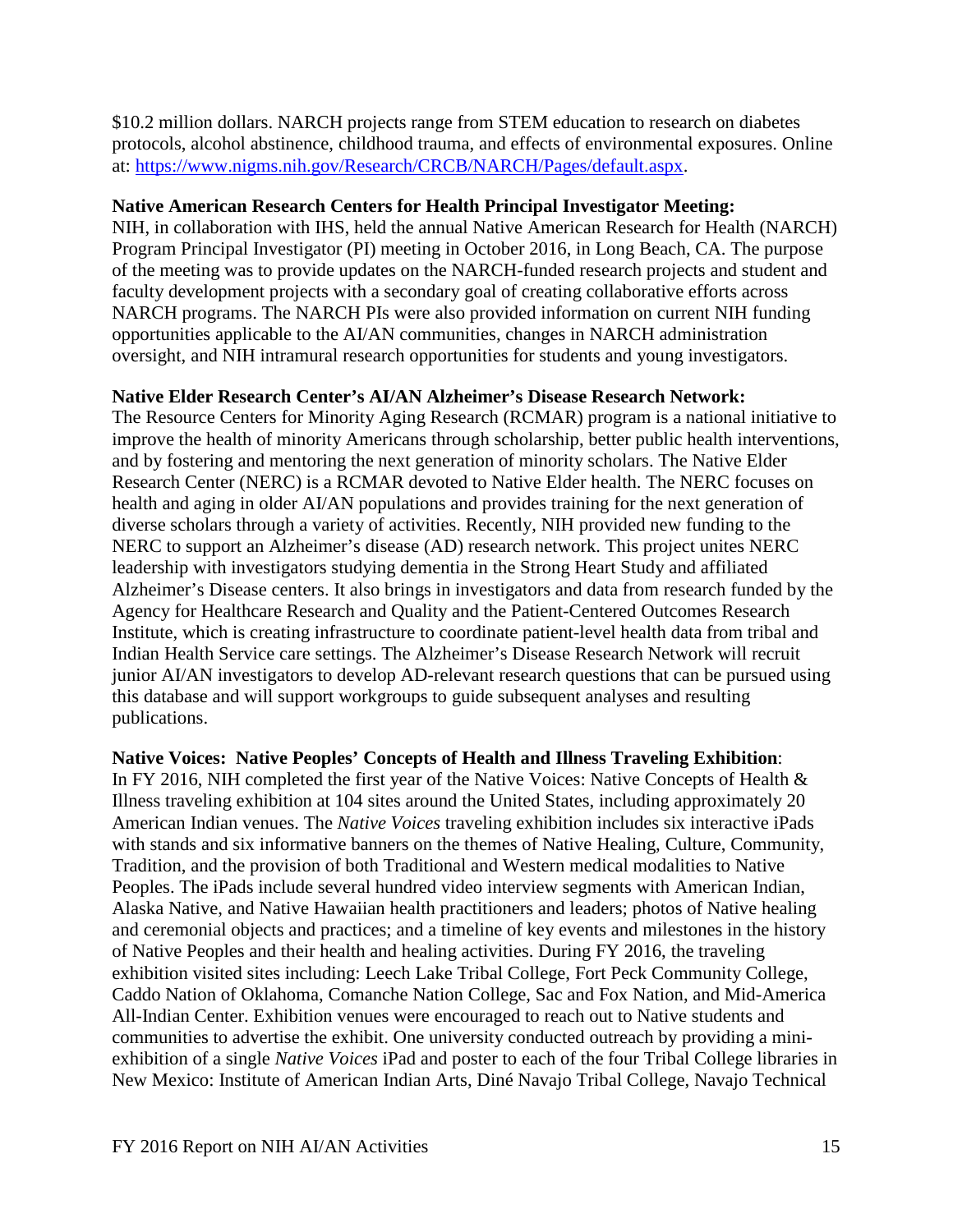University, and Southwestern Indian Polytechnic Institute. Online at: [https://www.nlm.nih.gov/nativevoices/.](https://www.nlm.nih.gov/nativevoices/)

# <span id="page-16-0"></span>**NIH Intensive Course in Genomics for Teachers:**

In August 2016, NIH held its annual Short Course in Genomics in Bethesda, Maryland. This three-day course offered middle and high school teachers, community college faculty, and Tribal College faculty the opportunity to hear lectures and receive teaching resources from leading NIH researchers, clinicians, and staff. Participants also discussed ways to incorporate genomics content into the classroom and participated in tours of NIH facilities. Topics included undiagnosed and rare diseases, cancer genomics, ethical issues in genomics research, and health disparities, among others. This year, seven Tribal College faculty participated in the course. Following the three-day course, a meeting was held with the Tribal College faculty to discuss the possibility of an internship program for AI/AN students.

### <span id="page-16-1"></span>**NIH Vi**s**it Week:**

NIH Visit Week exposes AI/AN students to biomedical research and health career opportunities. The 2016 NIH Visit Week program took place during the week of July  $11<sup>th</sup>$ , with 10 students attending from Tribal Colleges, undergraduate institutions, and research-intensive universities. The students participated in science career workshops, hands-on laboratory activities, as well as networking seminars and events. Students were able to network with and be mentored by NIH staff, including program administration staff, scientific researchers, and clinical research staff. The students also took part in a one-day NIH Graduate Student event, where they were given the opportunity to talk with over 200 different colleges and universities regarding graduate and professional schools. Visit Week included lunch with members of the NIH chapter of the Society for Advancement of Chicanos and Native Americans in Science as well as the Trans-NIH AI/AN Research special interest group.

# <span id="page-16-2"></span>**Oral Health Status in Native Head Start Children:**

Results from a clinical trial being conducted by the NIH-supported Center for Native Oral Health Research show that poor oral health remains a major problem for AI/AN children, in particular severe dental decay called Early Childhood Caries. This clinical trial used Community Oral Health Specialists from a Southwest American Indian reservation to deliver health promotion and dental disease prevention services to children up to age 5 enrolled at the tribal Head Start programs. During enrollment in the trial, more than 85 percent of the children in the study had decay and decay was almost universal three years later. The trial did not find any benefit for the prevention program, possibly because dental disease was too severe and established by the time the children in the study began attending Head Start.

# <span id="page-16-3"></span>**Partnership to Establish Tribally-Owned and Operated Biobank:**

As part of the Stanford Precision Health for Ethnic and Racial Equality (SPHERE) center, NIH is supporting the development of a tribally-owned and operated biobank in the Northern Plains region, in partnership with the Cheyenne River Sioux Tribe. Beginning in FY 2016, this project is working to serve as a conduit for education on the benefits of precision medicine and big data science in the Lakota Sioux community. The SPHERE Center is also supporting research looking for rheumatoid arthritis biomarkers among members of the Lakota Sioux.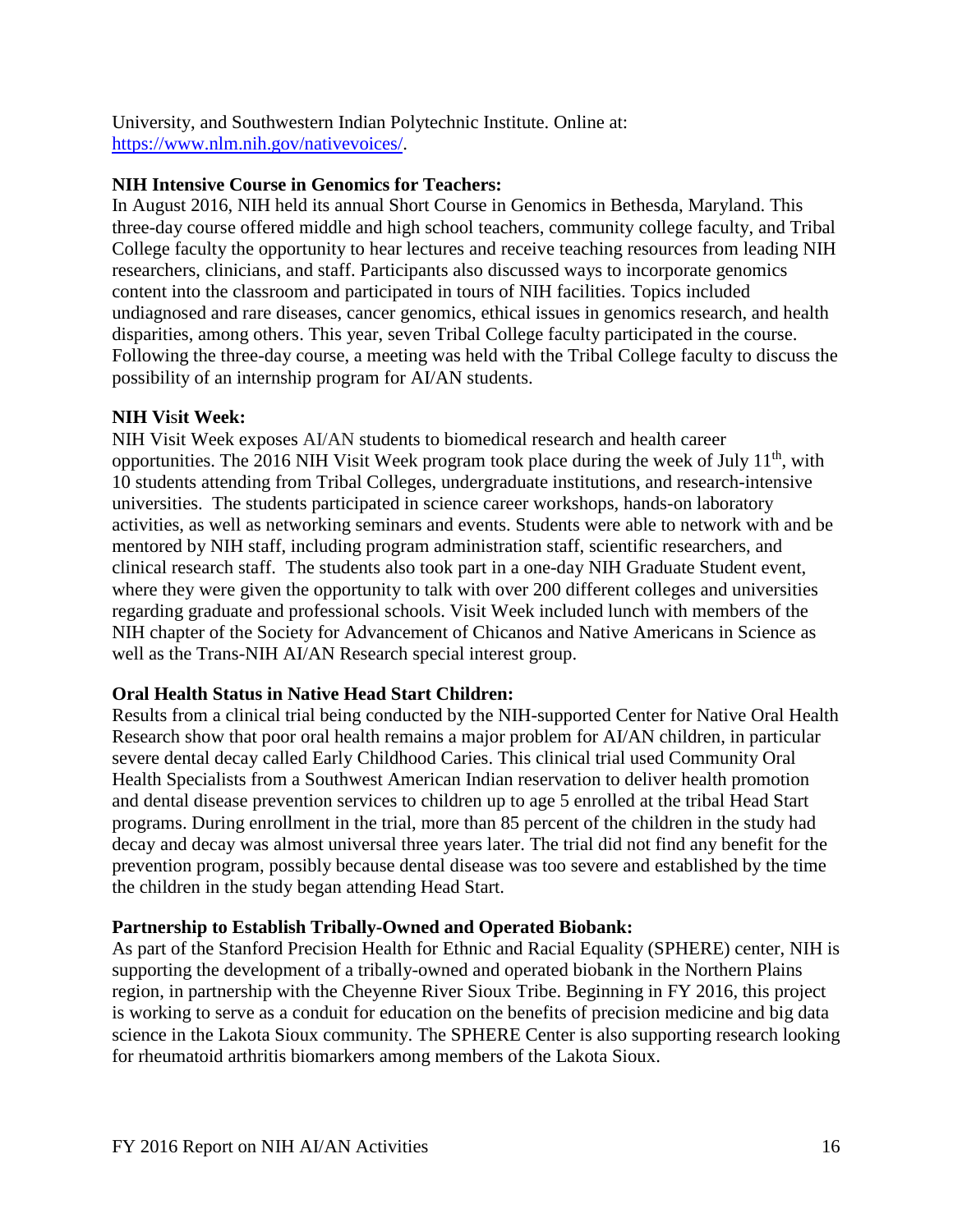#### <span id="page-17-0"></span>**Partnerships to Prevent Childhood Obesity on the Flathead Indian Reservation:**

Approximately 57 percent of the children and adolescents living on five rural Indian reservations in Montana are overweight or obese, and no obesity prevention trial, to date, has been successful in preventing childhood obesity in this high-risk population. This project capitalizes on the dual government and health care services systems on the Flathead Indian Reservation to build capacity and develop partnerships aimed at developing and testing culturally appropriate intervention strategies that will achieve sustainable childhood obesity reduction. A shared vision, community outreach, and education are key components of the project. In FY 2016, community readiness interviews were completed in five communities on the Flathead Reservation. The results of this study will provide action steps, partnerships, communication between communities, and evaluation methods for similar projects.

#### <span id="page-17-1"></span>**Preventing HIV among American Indians through the Treatment of PTSD and Substance Use:**

Untreated post-traumatic stress disorder (PTSD) elevates risk of alcohol and drug dependence, which in turn elevates risk of HIV sexual-risk behavior. Few HIV prevention interventions address risk factors such as trauma exposure, mental health, or substance use disorders. American Indian communities are at disproportionate risk for untreated PTSD, substance use disorder, and HIV risk. Building on an 8-year community-based participatory research partnership in collaboration with a tribal nation, this study is implementing a randomized comparative effectiveness trial to evaluate prevention of HIV sexual-risk behavior by directly addressing PTSD and/or substance use. Beginning in FY 2016, this research will examine whether a PTSD-focused intervention or substance use-focused intervention is most effective to prevent HIV sexual-risk behavior. Identifying evidence-based interventions that can be delivered in a time efficient manner in resource-limited areas could significantly impact health in AI communities.

#### <span id="page-17-2"></span>**Qungasvik (Toolbox): Prevention of Alcohol/Suicide Risk in Alaska Native Youth:**

Alcohol use disorder and suicide are interrelated public health issues among AN youth. The overarching goal of this project is to test the effectiveness of the Qungasvik (a Yup'ik word meaning `toolbox') intervention, aimed at reducing the incidence of alcohol use disorder and suicide in Yup'ik youth. To date, key outcomes include implementation of community and tribal leadership consultative models, an ethics decision on assessments of suicidal ideation in the aftermath of a cluster of youth suicides, development of social network measures, completion of a digital Qungasvik intervention model, and production of several videos for dissemination of the Qungasvik model. The Qungasvik intervention enhances protective factors through activities grounded in Yup'ik cultural practices and values, and helps communities identify effective prevention strategies for suicide and alcohol use disorder risk among youth.

#### <span id="page-17-3"></span>**Racial/Ethnic and Socioeconomic Differences Impact Disparities in Infant Mortality Rates:**

This NIH-supported research examined differences in infant mortality rates between White, Black, Mexican, Puerto Rican, Asian, and American Indian mothers using secondary data analysis. Gaps in infant mortality between most groups were associated with economic factors, including maternal marital status, education, and age. These factors were also strong predictors of income and poverty, according to U.S. Census data. For Black and Puerto Rican infants, low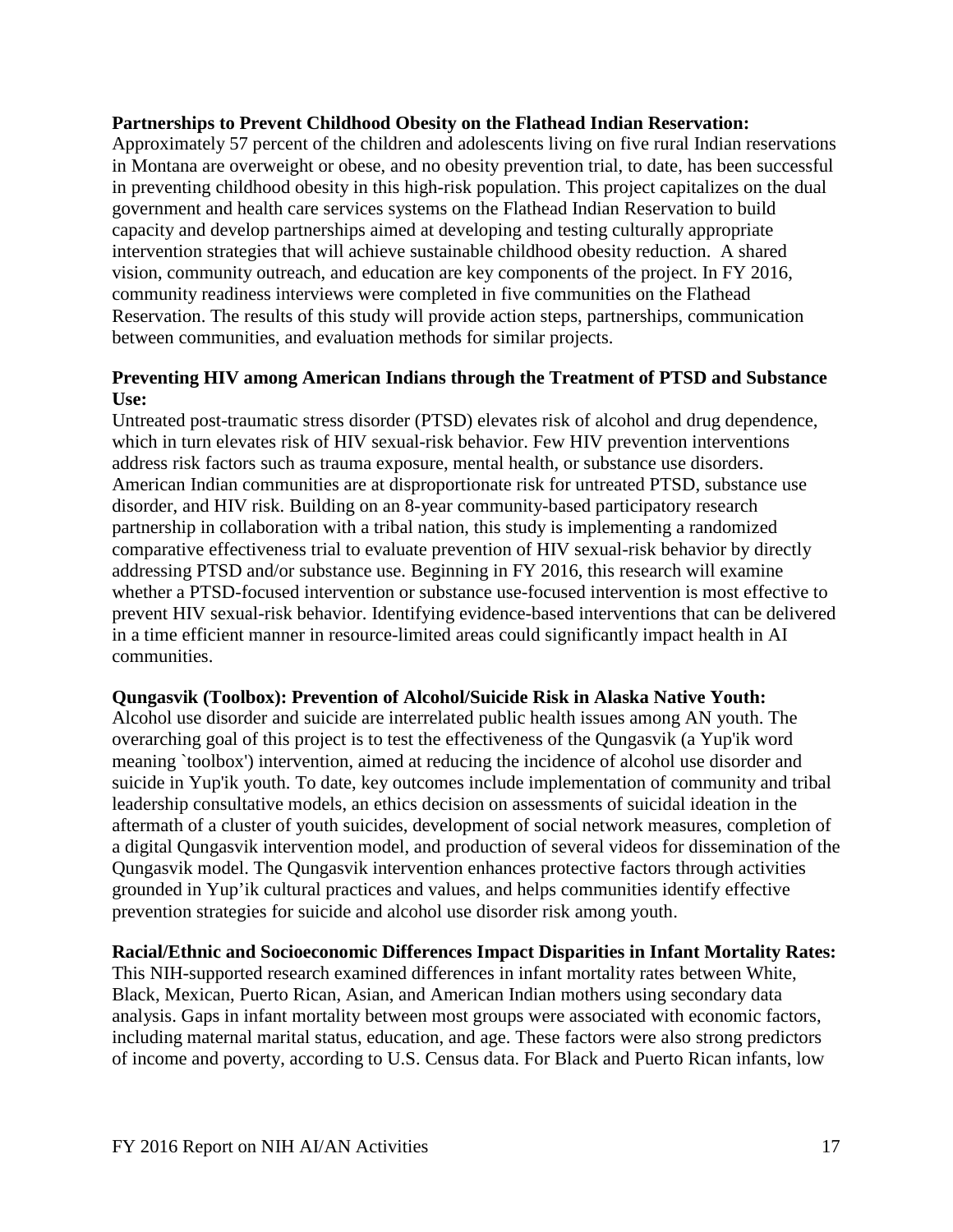birthweight appeared to impact likelihood of infant mortality. However, the gap between American Indian and White infants occurred almost exclusively at high birthweights.

## <span id="page-18-0"></span>**Reducing the Incidence of Suicide in Indigenous Groups – Strengths United through Networks (RISING SUN):**

The Reducing the Incidence of Suicide in Indigenous Groups – Strengths United through Networks (RISING SUN) initiative is working to create a toolkit with outcomes and measures to help evaluate suicide prevention interventions among indigenous communities across the circumpolar North. The project is overseen by the Sustainable Development Working Group of the Arctic Council, an intergovernmental forum of the eight Arctic countries and six international organizations that represent Arctic indigenous peoples. During the 2015-2017 United States Chairmanship of the Arctic Council, NIH serves as the technical lead on this project, in partnership with the Substance Abuse and Mental Health Services Administration, the Centers for Disease Control and Prevention, and U.S. Department of State. The shared knowledge generated from RISING SUN is anticipated to aid health workers in better serving communities, and help policy-makers measure progress, evaluate interventions, and identify challenges to implementation. During the Chairmanship of the Arctic Council, the RISING SUN initiative has convened two regional workshops in which diverse stakeholders including Alaska Native youth and tribal elders, advocates, clinicians, local community members, researchers, survivors, and federal and regional government officials met to discuss approaches for improving mental wellbeing and reducing suicide in the Arctic. An NIH team has also led a consensus-building and priority-setting activity to identify high-priority outcomes for suicide prevention efforts among Arctic indigenous communities. Final reporting is expected to be completed by January 2017. Online at:<https://www.nimh.nih.gov/about/organization/gmh/risingsun/index.shtml>

#### <span id="page-18-1"></span>**Science Education Partnership Award:**

The Science Education Partnership Award (SEPA) program was established in 1991 to encourage underrepresented minorities and students from rural communities, including American Indians and Alaska Natives, to consider careers in basic or clinical research. SEPA programs are also designed to improve life science literacy across the United States. SEPA supports the development of STEM resources for pre-K to grade 12 students and teachers. Many SEPAfunded projects target health disparities. A SEPA project in Nebraska provides comics, games, and activities about the world of viruses and the biology of humans to K-8 students in ten tribal schools as well as online [\(http://worldofviruses.unl.edu\)](http://worldofviruses.unl.edu/). Salish Kootenai College in Montana has received SEPA funding to provide professional development training to teachers, enhancing the science education that students receive with the intention of increasing the number of AI/AN students interested in pursuing careers in biomedical research. Online at: [https://dpcpsi.nih.gov/orip/ose/sepa/science\\_education\\_partnership\\_awards\\_index.](https://dpcpsi.nih.gov/orip/ose/sepa/science_education_partnership_awards_index)

#### <span id="page-18-2"></span>**Short-Term Research Experience Program for Underrepresented Persons:**

The Short-Term Research Experience Program for Underrepresented Persons (STEP-UP) program provides high school and undergraduate students with the opportunity to participate in cutting-edge research both in biomedical and social science over the summer. At the end of the summer, students travel to the campus of the National Institutes of Health to present their research findings. A key component of the program is that the students participate in research projects near where they live so there is still an active connection between the student, the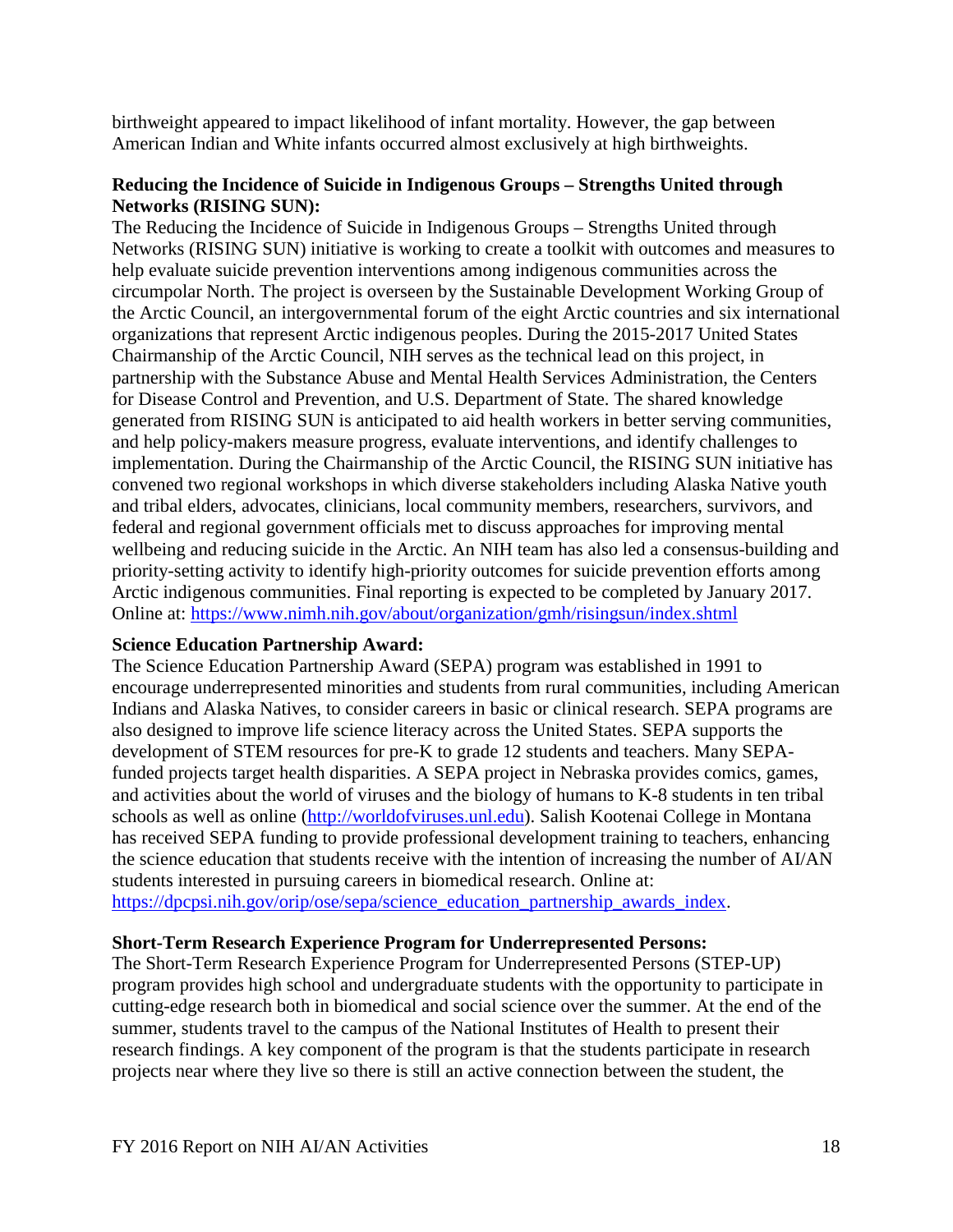community, and research community. AI/AN individuals are underrepresented in the biomedical research workforce. To address these disparities, the STEP-UP program actively recruits AI/AN students to participate in summer research with a focus on diabetes, digestive, and kidney Diseases areas. STEP-UP funds a coordinating center in the Southwestern United States that is focused on recruitment, outreach, and forging connections with Tribes throughout the country. In FY 2016, 11 AI/AN students participated in the summer research program. For example, one student examined the impact of food practices on health in the Menominee Indian Nation. Additionally, several of the research projects abstracts were recently published on an online journal, Health Disparities Research and Practice, providing an opportunity for the students to highlight their work on a national level. Online at: [http://digitalscholarship.unlv.edu/jhdrp/.](http://digitalscholarship.unlv.edu/jhdrp/)

#### <span id="page-19-0"></span>**Strategies for Preventing Underage Drinking and Other Substance Use in American Indian Tribal Communities:**

The project consists of community and individually-based interventions designed to address underage alcohol and other drug use and abuse among American Indian youth residing in and nearby the nine contiguous Indian reservations in rural San Diego County. This communitybased environmental prevention program is focused on reducing underage access to alcohol and tobacco through a reward and reminder program for off-premise retail clerks and tailoring, implementing and evaluating a community mobilization and awareness intervention aimed at reducing the social availability of alcohol and other drugs from adults, including family members. The individual level component is a culturally-tailored motivational interviewing brief intervention to reduce demand for alcohol and other drugs among AI youth 13-20 years of age.

#### <span id="page-19-1"></span>*Streptococcus mutans* **and Dental Caries among American Indian Children:**

AI children suffer from the highest levels of severe early childhood caries in the United States. Children typically acquire the caries-causing bacteria, *Streptococcus mutans*, from their mothers and early acquisition is often associated with higher levels of tooth decay. This NIH-funded study followed babies from birth to five years of age and examined in detail how *S. mutans* is transmitted from mother to child in a Northern Plains tribal community. Results from three studies demonstrated that *S. mutans* colonization occurred by 16 months of age in 58 percent of the children and was associated with more severe caries. The data also showed that AI children's primary teeth erupt earlier than children in other health disparities populations. By 36 months of age, 80 percent of the children had dental decay that needed to be treated. The study identified several significant risk factors for dental decay in these children, including consuming beverages with added sugar, younger maternal age, greater number of people in the household, and higher maternal level of dental disease. Early tooth eruption may contribute to the higher caries rates of children in the study, and suggests the need for early interventions to prevent severe early childhood caries.

#### <span id="page-19-2"></span>**Strong Heart Study:**

The Strong Heart Study is the largest multi-center longitudinal study of cardiovascular disease (CVD) among AI individuals. The goal of the study is to improve health in the areas of CVD and diabetes, with the use of genetics as one of the approaches. The partners in this study include 12 American Indian tribes and communities in three geographic areas: an area near Phoenix, Arizona, the southwestern area of Oklahoma, and western and central North and South Dakota. The initial data collection in this study has been completed and, in FY 2016, the study continues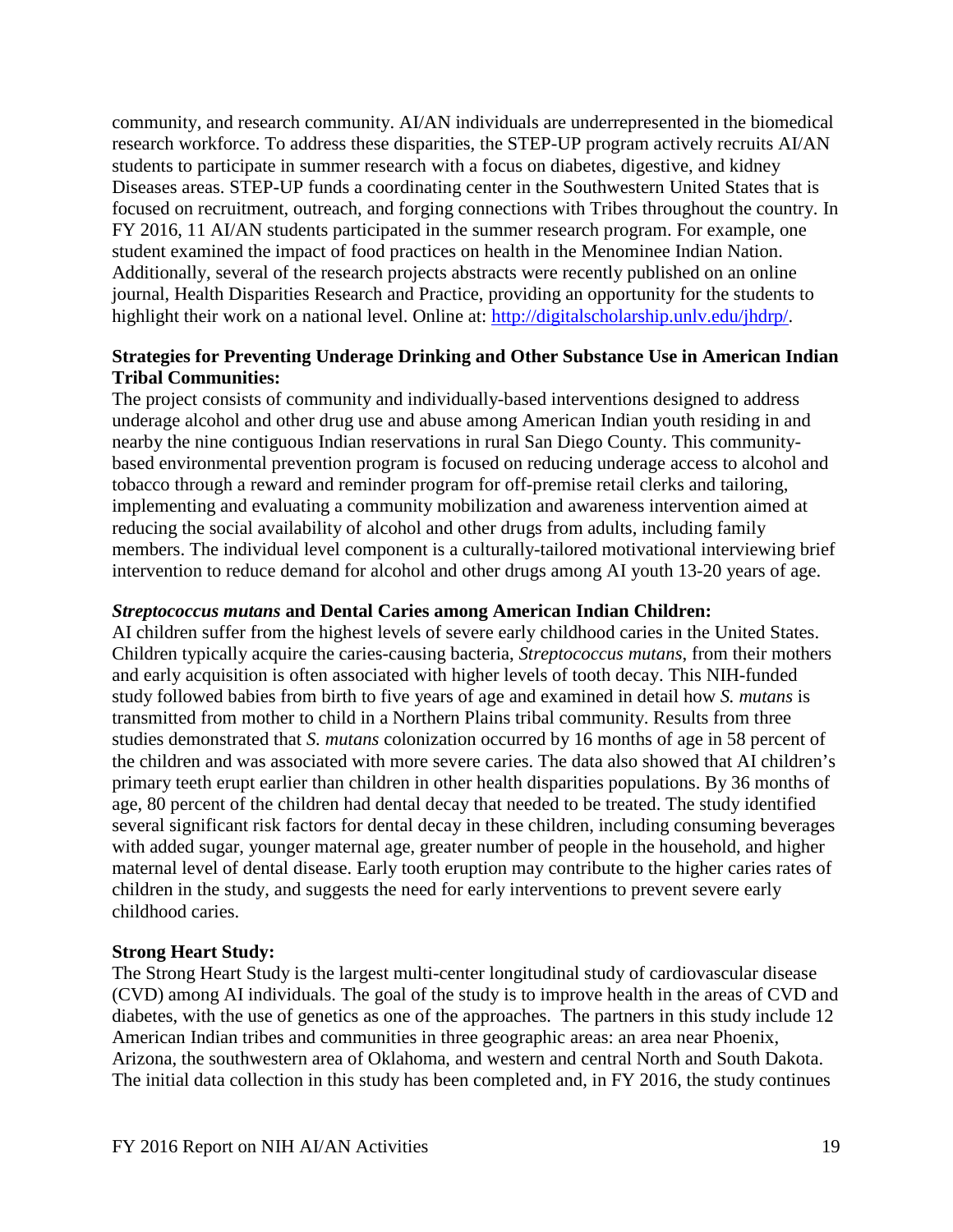to monitor the morbidity and mortality of the original cohort (4,549 participants) and the family cohort (3,776 participants) over time. Participants who consented are now also being followed for the study of cancer, liver disease, and inflammation. Online at: [http://strongheart.ouhsc.edu/.](http://strongheart.ouhsc.edu/)

#### <span id="page-20-0"></span>**Substance Abuse Prevention Campaign for American Indian Youth:**

This study is adapting an existing substance abuse prevention campaign (Be under Your Own Influence) to incorporates campaign messages that are culturally acceptable with AI populations. In FY 2016, significant input has been gathered from tribal members, including youth, teachers, parents, elders, and other community members through community advisory meetings and youth focus groups. When this project is complete, the goal is to provide a complete toolkit that can be shared with other reservation-based AI youth and schools. This toolkit will include components that can incorporate flexibility and creativity in their delivery in each new setting.

### <span id="page-20-1"></span>**Summer Program in the Neurological Sciences:**

The annual NINDS Summer Program in the Neurological Sciences provides academically talented and diverse high school, undergraduate, graduate, and medical students with a stimulating and rewarding research experience and encourages the pursuit of advanced education and future careers in neurological science research. This program targets students from diverse backgrounds and has achieved substantial success recruiting AI/AN students by developing relationships with schools and tribal councils and through extended outreach and visits to areas densely populated by Native students. The director of the program has established relationships with Red Cloud High School on the Pine Ridge Reservation in South Dakota, and St. Michael Indian High School, a school serving the Navajo population in Arizona and New Mexico. The institute hosted 16 Native students during the 2016 Program, including eight Oglala Sioux, two Rosebud Sioux Lakota, four Yakama, one student from the Cedarville Band of Piscataway, and one student from the Pauma Band of Luiseno. Students from the class of 2016 were also involved in activities with the NIH Native Scholars group, who provided cultural support, research poster workshops, and weekly tutoring in college math and chemistry. In addition, the students were invited to participate in the 2016 National UNITY Conference. Two students met with Secretary Burwell to discuss issues and challenges related to outreach to Native communities. Since 2007, NIH has supported 46 awards for AI/AN students (some students have gone through the program twice), and 14 students have gone on to present their data at scientific meetings. Most of the AI/AN participants have been tracked; of those, all but five remain in scientific fields. NIH plans to continue this program and the associated outreach with AI/AN communities. In addition, NIH continues efforts to maintain relationships with the alumni in order to facilitate their potential future participation in NIH-funded neuroscience training and development programs. Online at: [http://www.ninds.nih.gov/jobs\\_and\\_training/summer/.](http://www.ninds.nih.gov/jobs_and_training/summer/)

# <span id="page-20-2"></span>**Technology Innovations for Supporting Health in Alaska Native People:**

This study is evaluating the efficacy of two culturally-tailored, technology-mediated disease prevention interventions for supporting change in multiple risk behaviors in rural AN men and women. These interventions are informed by the research team's fieldwork over the past 6 years in rural Alaska and built on continued community partnerships with Tribes. The interventions are tailored to AN health needs and values to target 5 of the American Heart Association's 7 Strategic Impact Goals for 2020. One intervention focuses on tobacco use and physical activity; the other focuses on hypertension and hypercholesterolemia. During FY 2016, the research team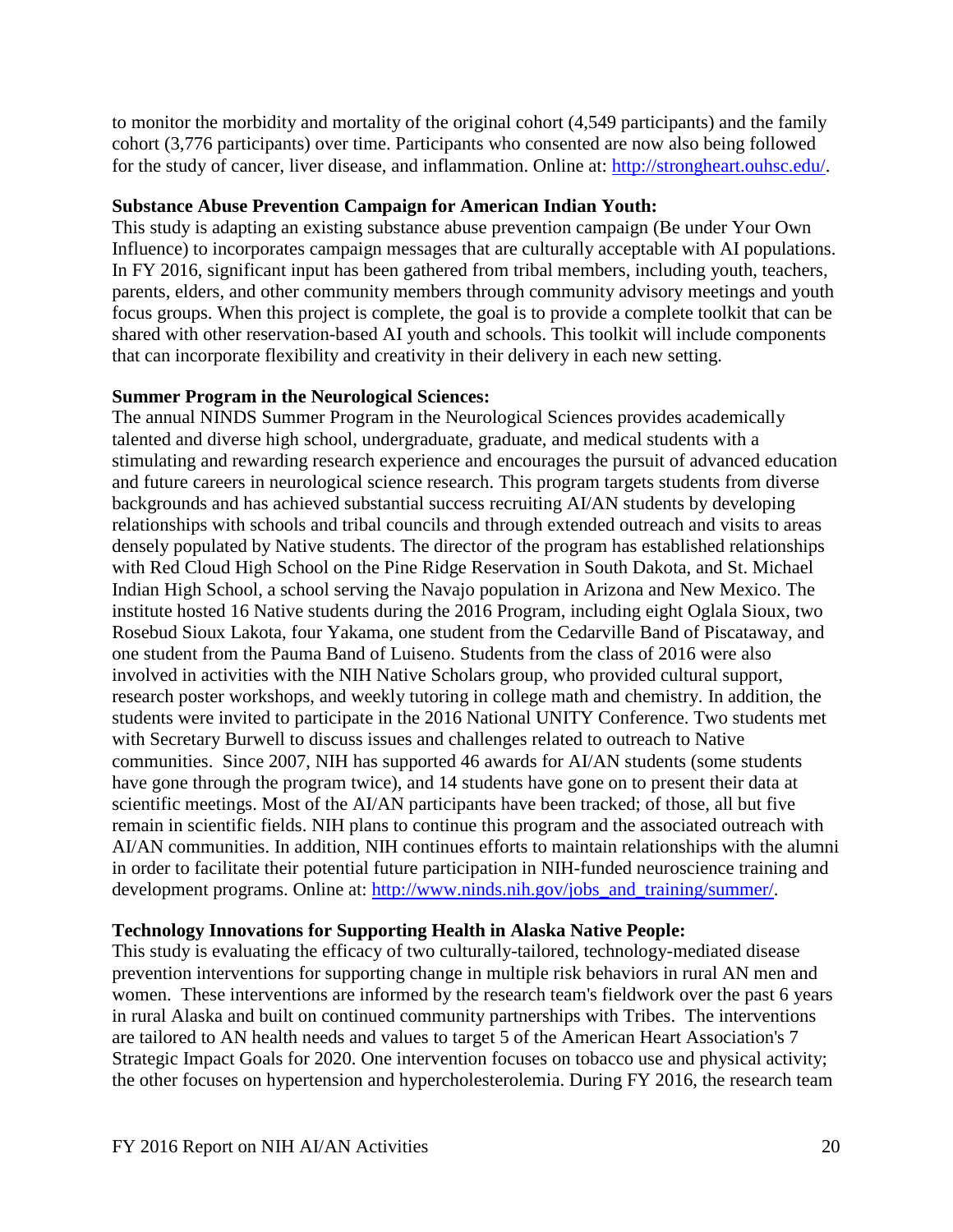developed collaborative relationships with local clinic staff and many community groups. The project also identified best practices for recruitment in various communities and began recruitment for both interventions.

# <span id="page-21-0"></span>**Tó Łitso, the Water is Yellow: Investigating Short Term Exposure and Risk Perception of Navajo Communities to the Gold King Mine Toxic Spill:**

In FY 2016, NIH supported research on the Gold King Mine toxic spill to investigate the short term exposure effects of lead and arsenic in the water, in order to understand the potential longterm health risks from the Gold King Mine spill and develop mitigation strategies. This research is also evaluating the risk perception of people in Navajo communities dependent on the San Juan River. On August 5, 2015, three million gallons of acid mine drainage was accidently released from the Gold King Mine spill, eventually reaching the San Juan River. The environmental contamination from mine spills severely impacts Native communities, due to both subsistence livelihoods and spiritual and cultural beliefs connected to the natural environment. This results in unique exposure pathways and may cause greater health risks. In FY 2016, preliminary results were disseminated from analysis of the Gold King Mine data to the Navajo Nation Environmental Protection Agency, the U.S. EPA Region 9 staff, and to the Navajo Nation.

# <span id="page-21-1"></span>**Tools to Address Prostate Cancer Disparities in Minority Men:**

Prostate cancer disproportionately affects African American and AI/AN men, and once diagnosed, these groups are less likely to receive patient-centered prostate cancer care than non-Hispanic White men. This randomized clinical trial is testing two tools to help men make decisions about prostate cancer treatments. Prostate Choice is a tablet-based tool to help men tailor treatment choices based on disease risk, life expectancy, and current sexual and urinary function. Knowing Your Options is a website with comprehensive educational materials designed for use prior to visits with specialists. Each tool is being tested alone and in combination and compared to usual care in improving men's knowledge of treatment options and cancer-related quality of life in White, African American, and AI/AN men.

# <span id="page-21-2"></span>**Trans-NIH American Indian and Alaska Native Health Communications and Information Work Group:**

The Trans-NIH AI/AN Health Communications and Information Work Group, in partnership with IHS and the Administration on Aging's Administration for Community Living, produced an electronic newsletter, [Honoring Health: Resources for American Indians and Alaska Natives](http://www.niams.nih.gov/News_and_Events/AIAN_Honoring_Health/) to increase awareness of health information and resources from NIH and other Federal agencies. The e-newsletter aims to reach IHS Community Health Workers and ACL Title VI grantees, as well as AI/AN communities, and it is publicly available online. Each issue features a different health topic of interest to Native communities. The Work Group issued three newsletters in FY 2016 on diabetes, mental health, and dental health. Online at:

[https://www.niams.nih.gov/News\\_and\\_Events/AIAN\\_Honoring\\_Health/.](https://www.niams.nih.gov/News_and_Events/AIAN_Honoring_Health/)

# <span id="page-21-3"></span>**Trans-NIH American Indian/Alaska Native/Native Hawaiian Research Interest Group:**

The Trans-NIH American Indian/Alaska Native/Native Hawaiian Research Interest Group convened on a monthly basis to share current research priorities and innovative ideas for facilitating CBPR, as well as highlight and discuss challenges with advancing research in Native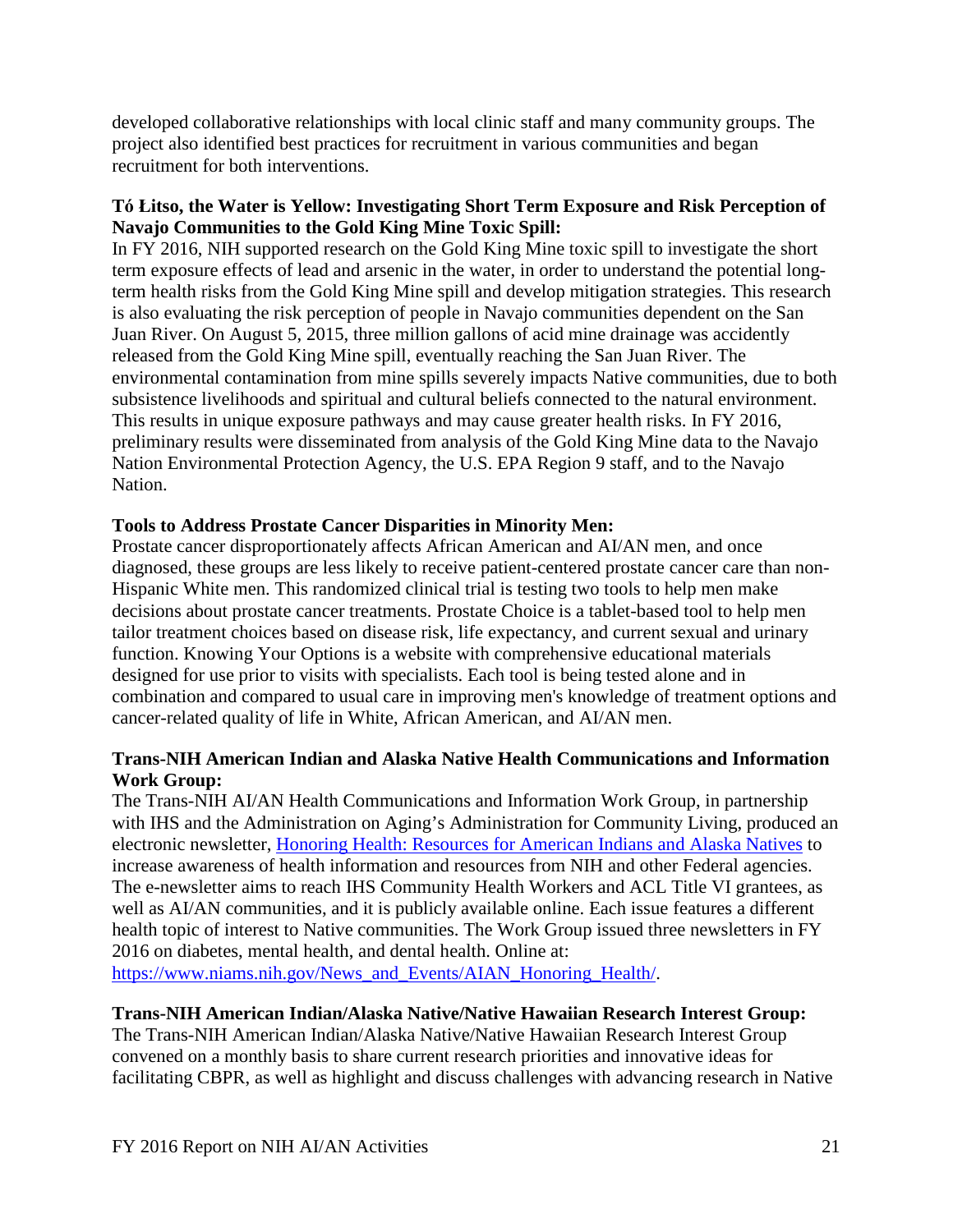communities. IHS colleagues regularly participated in the group with NIH members and discussed best practices and lessons learned about outreach activities for providing health care in several AI communities.

#### <span id="page-22-0"></span>**Trans-NIH Conference for Native Youth Interested in Biomedical Research Careers:**

On July 7-8, 2016, NIH hosted a conference for the National Native American Youth Initiative in Biomedical Research on the NIH campus in Bethesda, Maryland, in partnership with the Office of Minority Health. The conference serves as an opportunity to showcase and introduce biomedical research to high school students who come from communities that are most likely to be underrepresented in biomedical careers, such as those from AI/AN communities. NIH partnered with the Association of American Indian Physicians for this initiative to identify 25 students between the ages of 16-18 from across the United States who have an interest in pursuing a career in healthcare. Among other activities, students took a tour of NIH's Vaccine Research Center and attended a lecture on the NIH response to the Zika virus outbreak.

### <span id="page-22-1"></span>**Tribal Colleges and Universities Behavior Wellness Study:**

The TCU-BeWell project has developed and is implementing a culturally-contextualized version of an alcohol prevention intervention at TCUs. This research is examining whether a culturallycontextualized adaptation of the Screening and Brief Intervention, developed in conjunction with TCU partners, will have better results in reducing hazardous or harmful drinking and alcoholrelated negative consequences, as well as improve academic outcomes. It is anticipated that the intervention will have a significantly greater effect at TCUs that also receive a policy intervention to move them from a zero-tolerance to harm reduction stances and improve capacity to integrate services for improved referral and treatment for high-risk TCU students. This project has surveyed 3,175 participants, providing epidemiological data on the largest sample of Native college-aged individuals to date. In FY 2016, longitudinal surveys at three and six months were administered and campus exhibits were introduced at three sites.

#### <span id="page-22-2"></span>**United and Southern Eastern Tribes Women's Health Project**:

In FY 2016, NIH continued its partnership with the Tribal Epidemiology Center, United and Southern Eastern Tribes, Inc. (USET). USET is a strategic partner with NIH in increasing the awareness and utilization NIH health resources and addressing long term goals of improving health literacy, informing citizens, and reducing health disparities among vulnerable populations. NIH funded an information dissemination and health literacy outreach project targeting women as the main information gatherer and health decision influencer in the family. The "Indian Peerto-Peer Family Curriculum" project incorporates traditional parenting methods to improve preand post-natal care and strengthen the maternal role in the Tribal community. The Florida State University Home Visiting Curriculum, a nationally recognized, research-based, practiceinformed curriculum, was adapted to support traditional AI/AN parenting styles. USET worked with NIH to develop training materials, online search strategies, and demonstrations of NIH online resources. Support groups plan to incorporate use of NIH online training materials to teach mothers and other family members how to access important information such as drug interactions, medication side effects, and various drug categories to ensure safe medication use while pregnant, nursing, and/or lactating.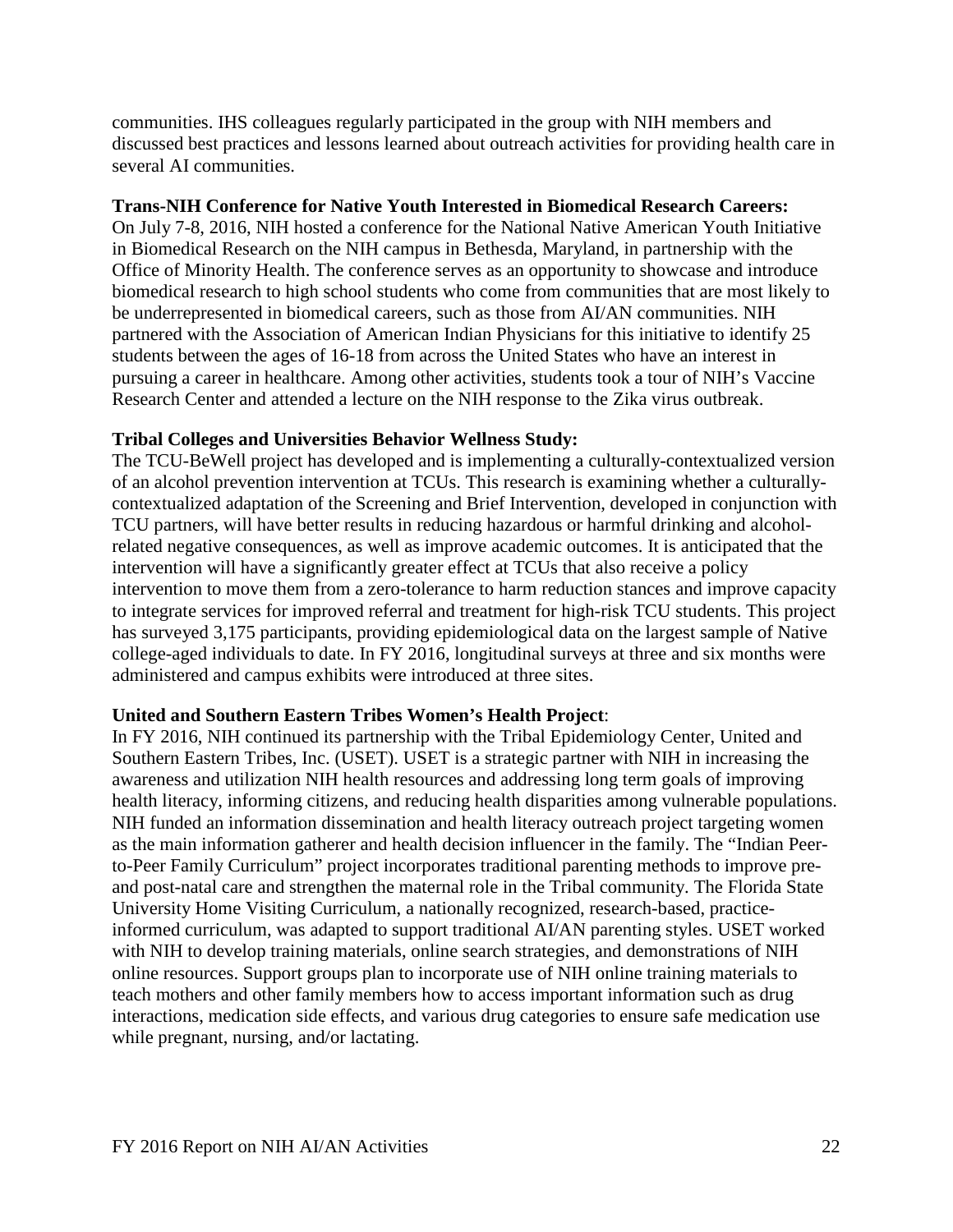#### <span id="page-23-0"></span>**Washington University Center for Diabetes Translation Research:**

This Center emphasizes transdisciplinary collaborations, catalyzes new ideas, and supports investigators through research cores, including the Research Partnerships with American Indian/Alaska Native Communities Core through the National Congress of American Indians, which increases the capacity of researchers to engage in translational research with AI/AN communities. In FY 2016, the Center successfully re-competed for funding. Recent Centersupported research found that successful treatment with a diabetes drug (HbA1c less than 6.3 percent) was sufficient to predict whether blood glucose would remain in good control for at least 48 months in a young person with type 2 diabetes. This clinical trial included a significant number of AI/AN participants and may help to inform treatment options for AI/AN youth with type 2 diabetes. Online at: [http://cdtr.wustl.edu/index.html.](http://cdtr.wustl.edu/index.html)

#### <span id="page-23-1"></span>**Worker Training Program:**

The Worker Training Program (WTP) funds a national network of over 100 non-profit safety and health training organizations to provide training to workers who handle hazardous materials, hazardous waste, or are involved in emergency response to hazardous materials incidents. Through its awardees, the WTP has trained over 1,500 AI individuals, including tribal employees of natural resource, law enforcement, emergency medical, fire service, and public works agencies. In FY 2016, the Alabama Fire College (AFC) Workplace Safety Training Program (WST) along with Native American Fish and Wildlife Society and the United South and Eastern Tribes worked to promote training to tribal emergency response personnel. During this period, AFC trained approximately 464 American Indians from 31 tribes through direct and peer training activities in hazmat operations and responder training, clandestine lab awareness, and incident command. NIH also funded the Western Region Universities Consortium (WRUC). WRUC provided training and technical assistance, in conjunction with the EPA Region 10 Tribal Office, on emergency response, hazardous materials operations, transport, and hazard communication. One example of this collaboration is training provided in remote Alaskan villages on topics such as general construction safety, confined space entry and rescue, and several levels of hazardous waste operations. Approximately 500 workers from the Navajo Nation, Hopi Nation, White Mountain Apache Tribe, Lummi Nation, Kerawak Native Corporation, Native Village of White Mountain, Native Village of Elim, Native Village of St. Michaels, Tribal Solid Waste Advisory Network, Tribes in Washington (Skokomish, Colville), Oregon (Confederated Tribes of Warm Springs) and Idaho (Nez Perce) received training. Additional information about the NIEHS WTP is available online at: [http://www.niehs.nih.gov/careers/hazmat/index.cfm.](http://www.niehs.nih.gov/careers/hazmat/index.cfm)

### <span id="page-23-2"></span>**Workshop on the Value of Tribal Ecological Knowledge for Environmental Health and Biomedical Research:**

In FY 2016, NIH led a workshop that was organized by representatives of seven tribal communities in coordination with NIH, Indian Health Service, Smithsonian, and the Centers for Disease Control and Prevention. The goals of the workshop were to explore ways to improve trust in academic-tribal research; to identify methods for incorporating community-acquired data and local tribal ecological knowledge (TEK) into environmental health and biomedical research studies; to consider ethical approaches for tribal specific data collection; and to build capacity to respond to long term and immediate disaster events. Tribal affiliations of speakers included Mohawk, Blackfeet, Cherokee, Chippewa, Confederated Salish and Kootenai, Cree, Crow, Gros Ventre, Hidatsa, Inupiaq, Mandan, Navajo, Pembina, St. Lawrence Island Yupik, Swinomish,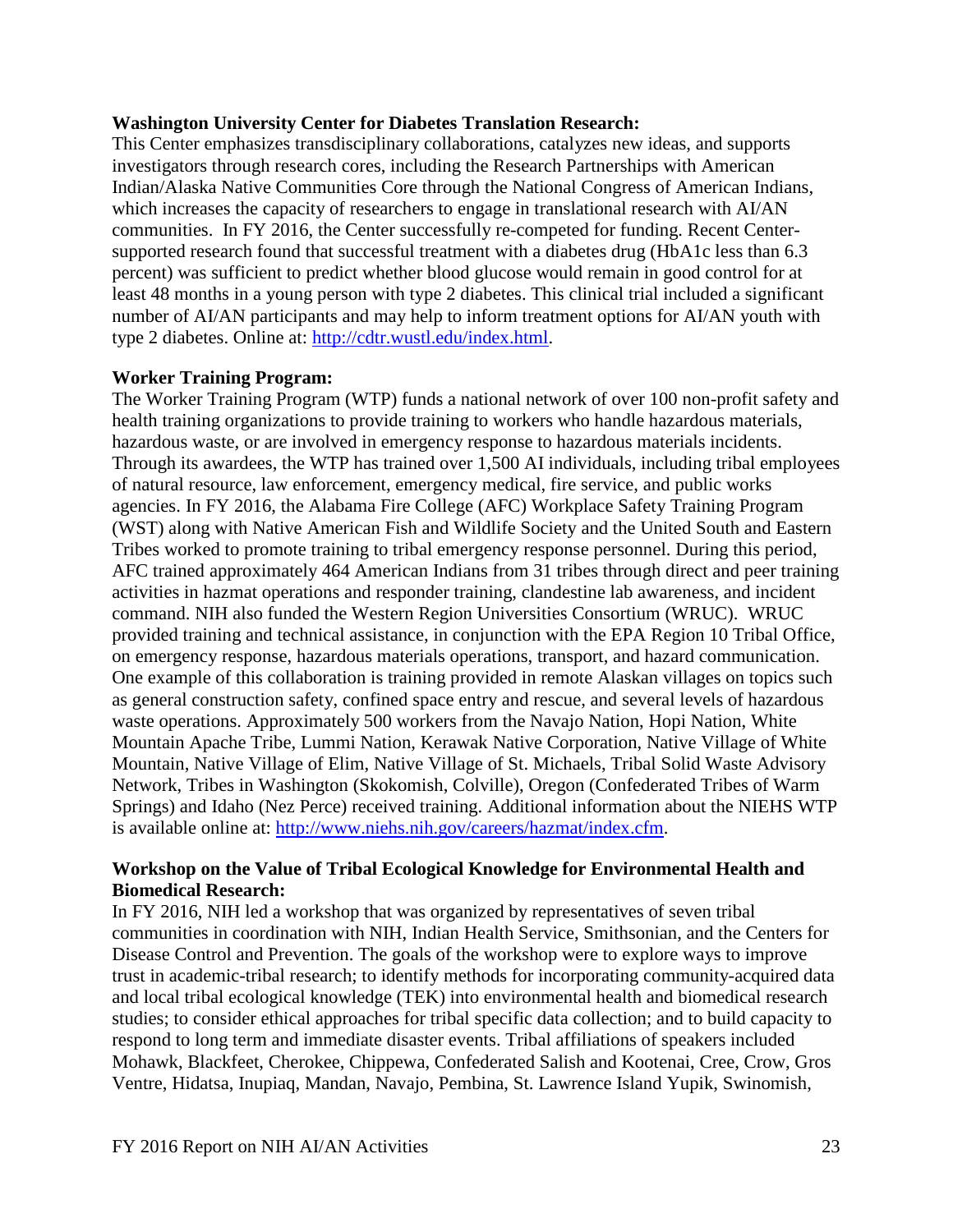and Taíno. Outcomes from this workshop included presentation of the TEK workshop recommendations to the NIH Tribal Consultation Advisory Committee in February, 2016, and an invited commentary submitted to Environmental Health Perspectives in July 2016. In FY 2017 a review article is expected, as well as planning for future workshops in 2017 to explore the impact of climate change on tribal elderly and other health disparate populations. Online at: [https://www.niehs.nih.gov/about/events/pastmtg/2015/tek\\_workshop/index.cfm.](https://www.niehs.nih.gov/about/events/pastmtg/2015/tek_workshop/index.cfm)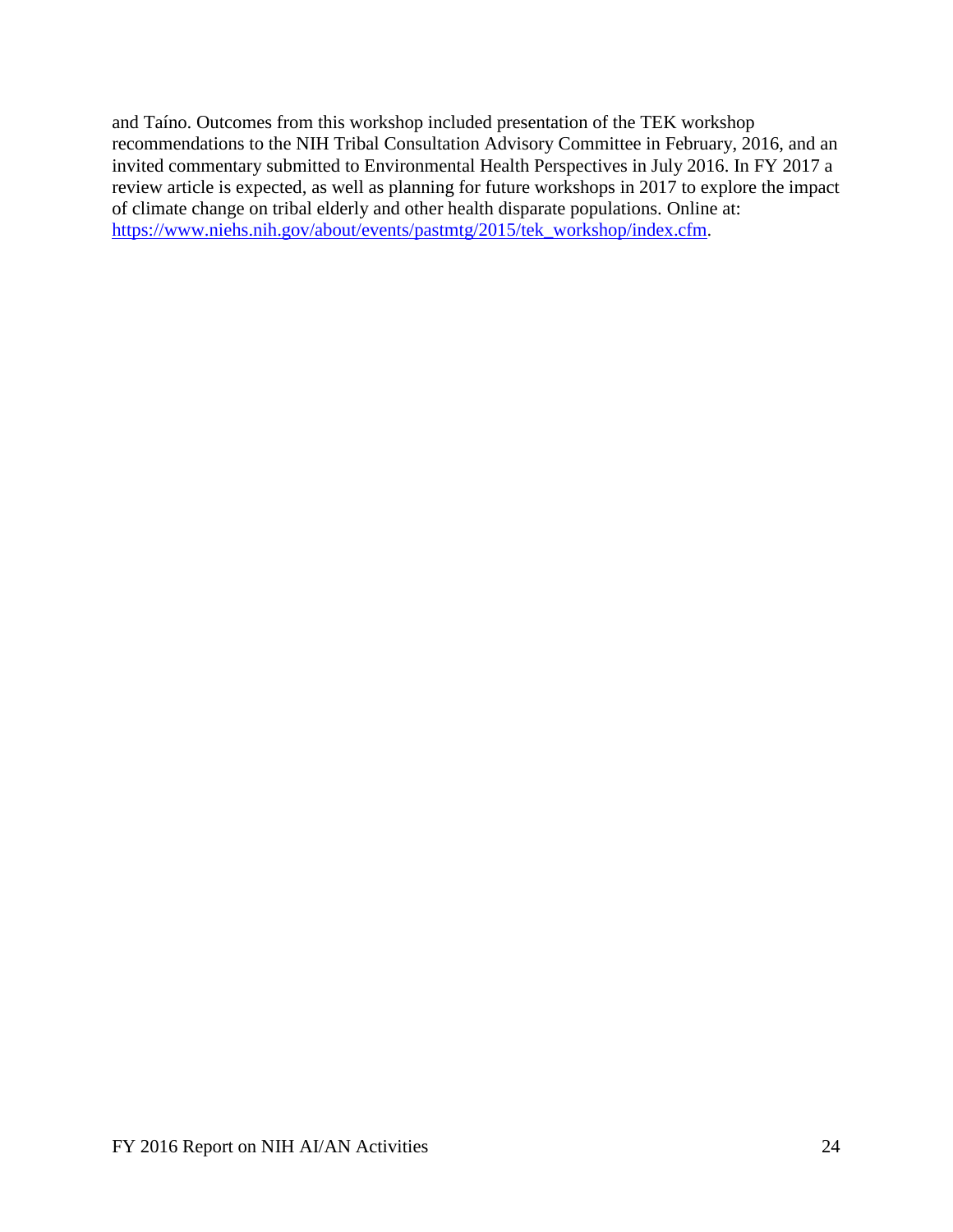# **List of Acronyms**

<span id="page-25-0"></span>

| <b>ACL</b>  | <b>Administration for Community Living</b>           |
|-------------|------------------------------------------------------|
| AI          | American Indian                                      |
| AN          | Alaska Native                                        |
| <b>CBPR</b> | <b>Community-based Participatory Research</b>        |
| <b>CDC</b>  | <b>Centers for Disease Control and Prevention</b>    |
| EPA         | <b>United States Environmental Protection Agency</b> |
| <b>FY</b>   | Fiscal Year (October $1 -$ September 30)             |
| <b>IHS</b>  | <b>Indian Health Service</b>                         |
| <b>HHS</b>  | <b>Department of Health and Human Services</b>       |
| <b>NH</b>   | Native Hawaiian                                      |
| <b>NIH</b>  | <b>National Institutes of Health</b>                 |
| <b>OMB</b>  | <b>Office of Management and Budget</b>               |
| <b>STEM</b> | Science, Technology, Engineering and Math            |

TCU Tribal Colleges and Universities

# **NIH Institutes and Centers**

- FIC [Fogarty International Center for Advanced Study in the Health Sciences](http://www.fic.nih.gov/)
- NCATS [National Center for Advancing Translational Sciences](https://ncats.nih.gov/)
- NCCIH [National Center for Complementary and Integrative Health](https://nccih.nih.gov/)
- NCI [National Cancer](http://www.cancer.gov/) Institute
- NEI [National Eye Institute](http://www.nei.nih.gov/)
- NHLBI National Heart, Lung, and Blood Institute
- NHGRI [National Human Genome Research Institute](http://www.genome.gov/)